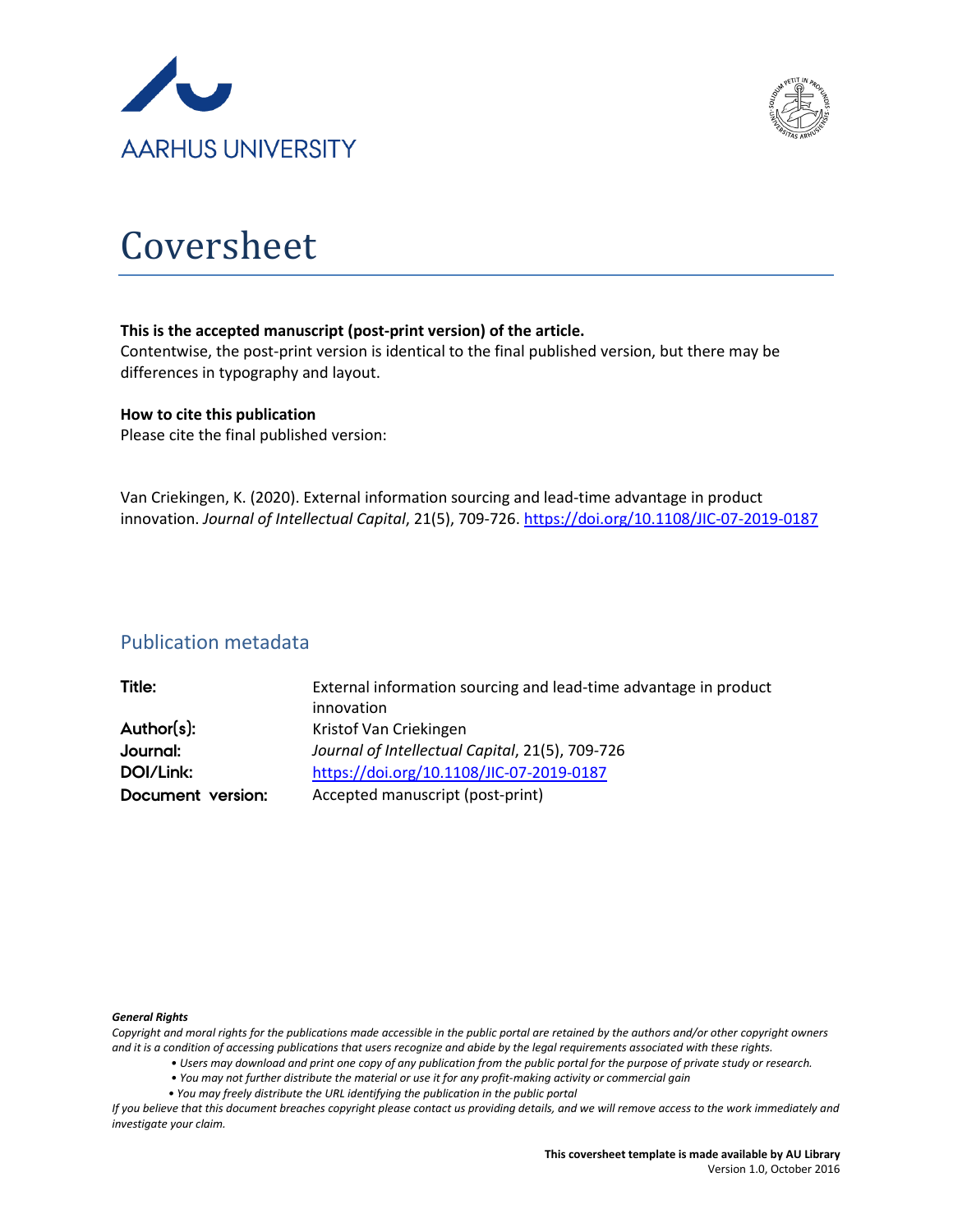# **External information sourcing and lead-time advantage in product innovation**

*Draft version: February 2020*

#### *Abstract*

\* Purpose

Having a short throughput time for innovation projects, i.e. lead-time, can put firms in an advantageous position. The time that lapses between project start and project completion is influenced not only by the firm's internal capabilities but also by how the firm connects to external knowledge. In this paper, I study, this relation between external knowledge sourcing and lead-time advantage.

### \* Design/methodology/approach

In this paper, I empirically test the relation between external knowledge sourcing and lead-time advantage, based on firm level Community Innovation Survey (CIS) data I run limited dependent variable models, i.e. ordered probits.

\* Findings

I find that breadth and depth of the external knowledge sourcing are positively relating to leadtime advantage, albeit with diminishing returns. Investment into absorptive capacity, i.e. internal R&D, mitigates the diminishing of returns. I find that firms directing their external knowledge sourcing strategy towards consumers, suppliers, and science are better able to capitalize on their innovations through lead-time advantages. I also assess the special case of collaboration for product development.

#### \* Originality/value

The conceptual novelty of my research largely consists in empirically bringing together for the first time conceptualizations of external knowledge sourcing and the strategic use of lead-time. Given the prevalence of both concepts in the modern and fast changing economy, I think investigating this link is of great importance.

#### **Acknowledgments**

The author is grateful for the support and data-access provided by the centre for R&D monitoring at KU Leuven, BE. Furthermore, I would like to thank Dirk Czarnitzki, Carter Bloch, Laura Verheyden, Cem Ermagan and Steven Vanhaverbeke for their valued input. Also, the participants at the Competition and Innovation Summer School 2018(Ulncji, Monenegro) and the DRUID 2019 (Copenhagen, Denmark, 2019) and R&D 2018 (Leuven, Belgium) conference are acknowledged for their valuable comments. The manuscript greatly benefited from the comments received from the anonymous reviewers.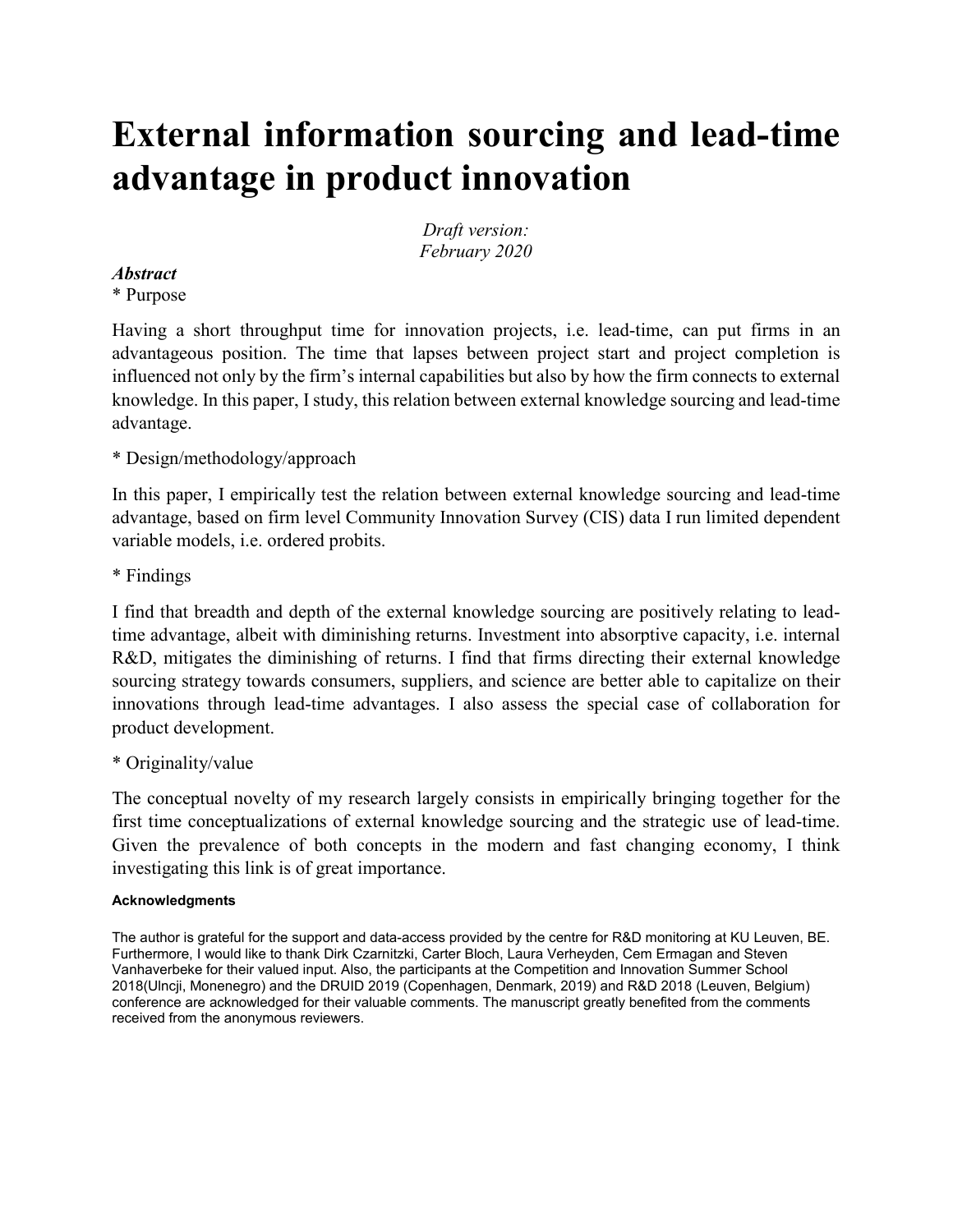#### **1. INTRODUCTION**

Lead-time advantage has been described as on avenue leading to better appropriation of the returns to innovation investment (Hall et al. 2014). This paper argues that lead-time advantage is a result of other upfront decisions made by the firm and that certain information sourcing strategies might be conducive for achieving an effective lead-time advantage for innovation projects.

It should be made clear from the outset that having a lead-time advantage does not necessarily correspond to being a first or early mover. Lead-time, as commonly defined in management literature, is the time that lapses between project start and project completion. With regard to innovation projects, having a short lead-time could both imply becoming a first or early mover (i.e. by introducing a market novelty), or it could imply that a firm out-imitates 'the rest of the pack' (i.e. by introducing an imitation to market in a timely way). By achieving an effective lead-time advantage over rivals' product development cycles, firms can enable better appropriation of the returns to their investments. I aim to contribute by using Belgian firm level Community Innovation Survey (CIS) data to answer the question: *"which external information sourcing strategies are most frequently observed to coincide with the build-up of effective lead-time advantages?"*

Although some inventions were come across haphazardly by a lone inventor, the canonical story of the lone genius inventor is largely, as Lemley (2012) puts it, a myth: *"…Edison didn't invent the lightbulb; he found a bamboo fiber that worked better as a filament in the lightbulb developed by Sawyer and Man, who in turn built on lighting work done by others…"* (also see Hargadon, 2003; Hargadon and Sutton, 1997; Singh and Fleming, 2010). Over the course of history, information became more widely available and knowledge sharing between partnering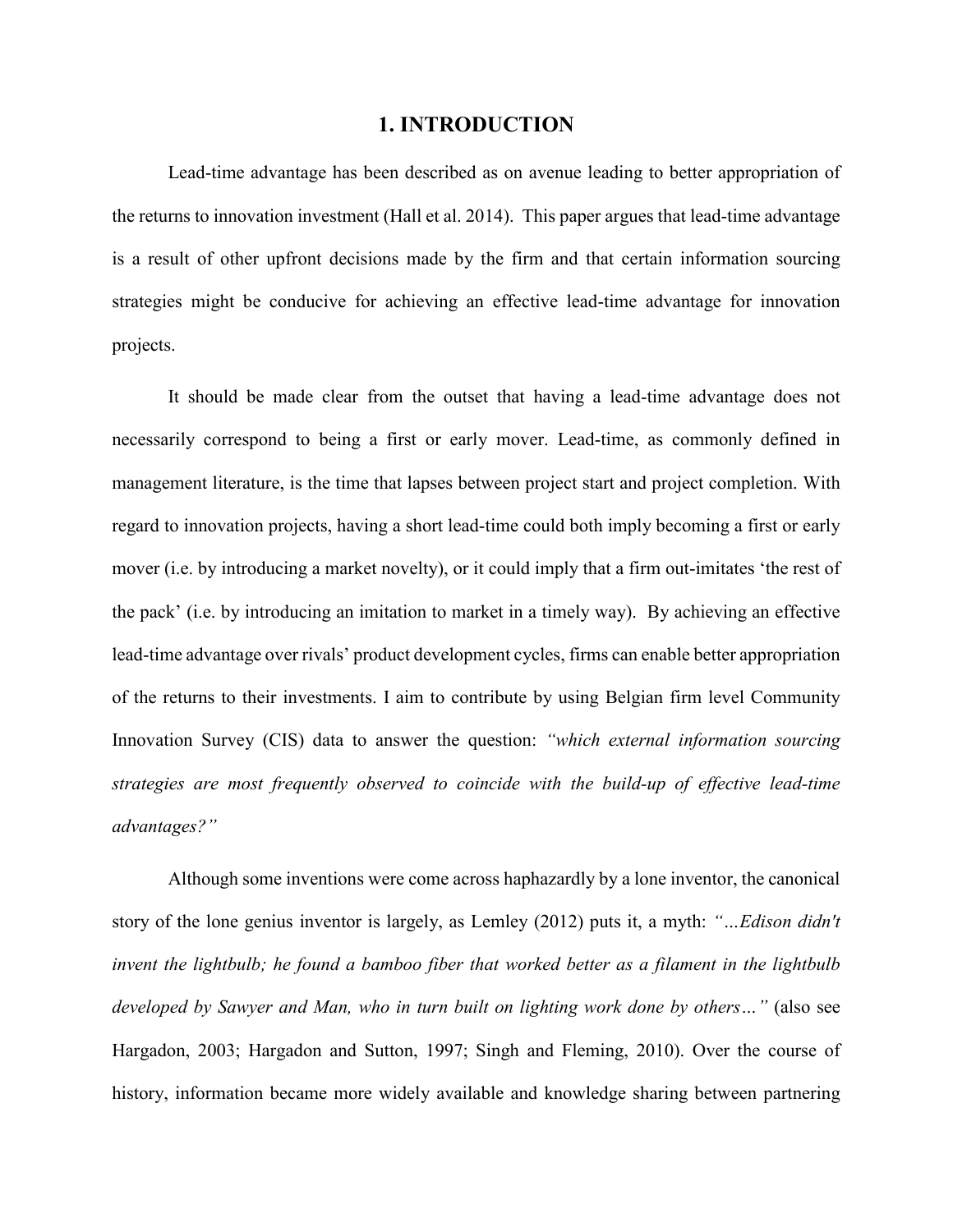firms, universities, and customers became custom practice. Indeed, to bypass the constraints of own internal knowledge, firms are (increasingly) drawing upon external knowledge (Penrose, 1959; Teece, 1986; Barney, 1991; Grant, 1996). As such, external knowledge sourcing may be systematically used to promote information-enabled innovation (Reeves et al. 2017).

The perception that innovation is a network activity is not a new one. Efficient uptake and management of information are since long considered a prime attribute of successful innovators (Rothwell et al., 1974; Rothwell, 1977, 1992). More recent contributions argue that companies are increasingly sourcing knowledge from outside the firm to complement their own knowledge base. In addition, companies increasingly use external pathways to commercialization to monetize on innovation (cfr. e.g. Chesbrough, 2003).

One way to capture value from innovation is to become a first mover with regard to innovation and pre-empt the competition. Another is to enter the market at a later stage with an imitative offering and become a deliberate late mover. See Lieberman and Montgomery, 1988, for a literature review on the topic. At least since the 1980s when Japanese products challenged existing world markets, it is well known amongst scholars and practitioners that lead-time advantages are a crucial factor in competition. As a reason for the success of Japanese manufacturing companies in the 1980, typically the nowadays well-known business strategies such as just-in-time production and flexible manufacturing are quoted. In the literature, less attention has been paid to time-based innovation. Exceptionally, it has been argued that Japanese companies followed an innovation strategy that involved updating products in small steps but much more frequently than existing rivals (see Stalk, jr., 1988). Today, China is the new champion of accelerated innovation, leveraging concurrent engineering techniques to gain a time-to-market advantage for non-breakthrough innovations (Williamson and Yin, 2014).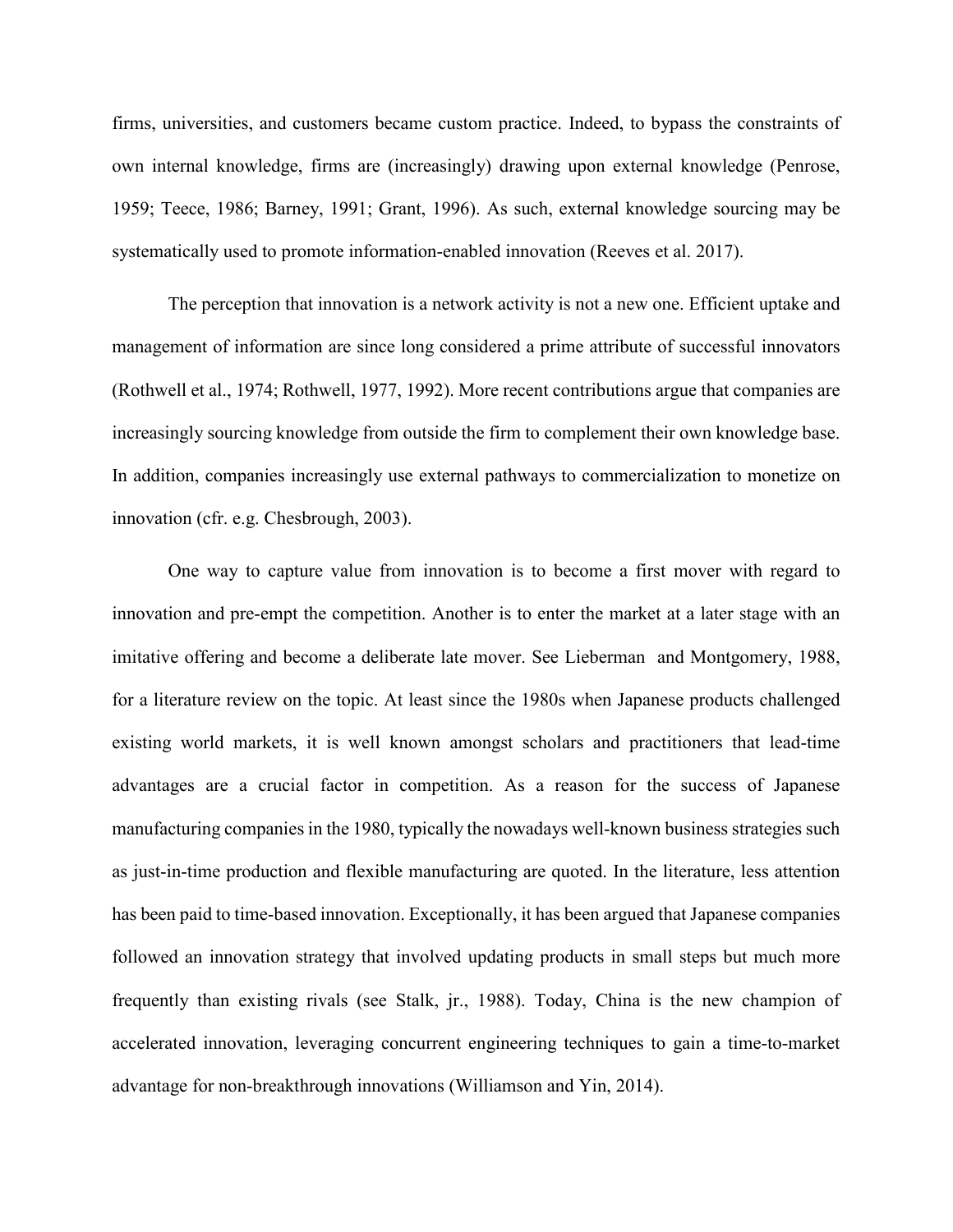A recent report by McKinsey & Company ranked 'capturing external ideas' among the top innovation management practices that differentiates the most from the least agile companies (Bazigos et al., 2015). In their meta-analysis, Cankurtaran et al. (2013), find that development speed is associated with increased new product success. Moreover, they also find in their analysis of the antecedents of development speed that integration with external partners, i.e. customers, suppliers and others, is positively contributing.

Chesbrough (2017) argues that managing the impact of open innovation on internal innovation is one of the main future challenges of open innovation. He also mentions that bringing in external knowledge into the organization could potentially slow down the innovation process if a company has not invested adequately in capacity to process the influx. Accordingly, in this paper, I study the nexus between external information sourcing and appropriation through lead-time advantage. In what follows I will consider three characteristics of the external sourcing strategy through which firms influence appropriation: 1) external knowledge sourcing breadth and depth, 2) use of specific external knowledge sources, 3) the special case of co-development.

I find that firms that are drawing information from consumers, suppliers, and science are more likely to enhance appropriation through lead-time advantages. The returns to breadth and depth of external sourcing are diminishing in nature. For depth of knowledge sourcing, I find that there exists an inflection point where returns get negative. As a special case, I further find that firms that developed their novelties or imitations with involvement of external parties benefit from better appropriation through lead-time advantages.

The rest of this paper is structured as follows: Section 2 summarizes the relevant literature and develops the hypotheses. Section 3 describes the empirical setup. A description of the data and variables used is given and the estimation method is briefly explained. Section 4 summarizes the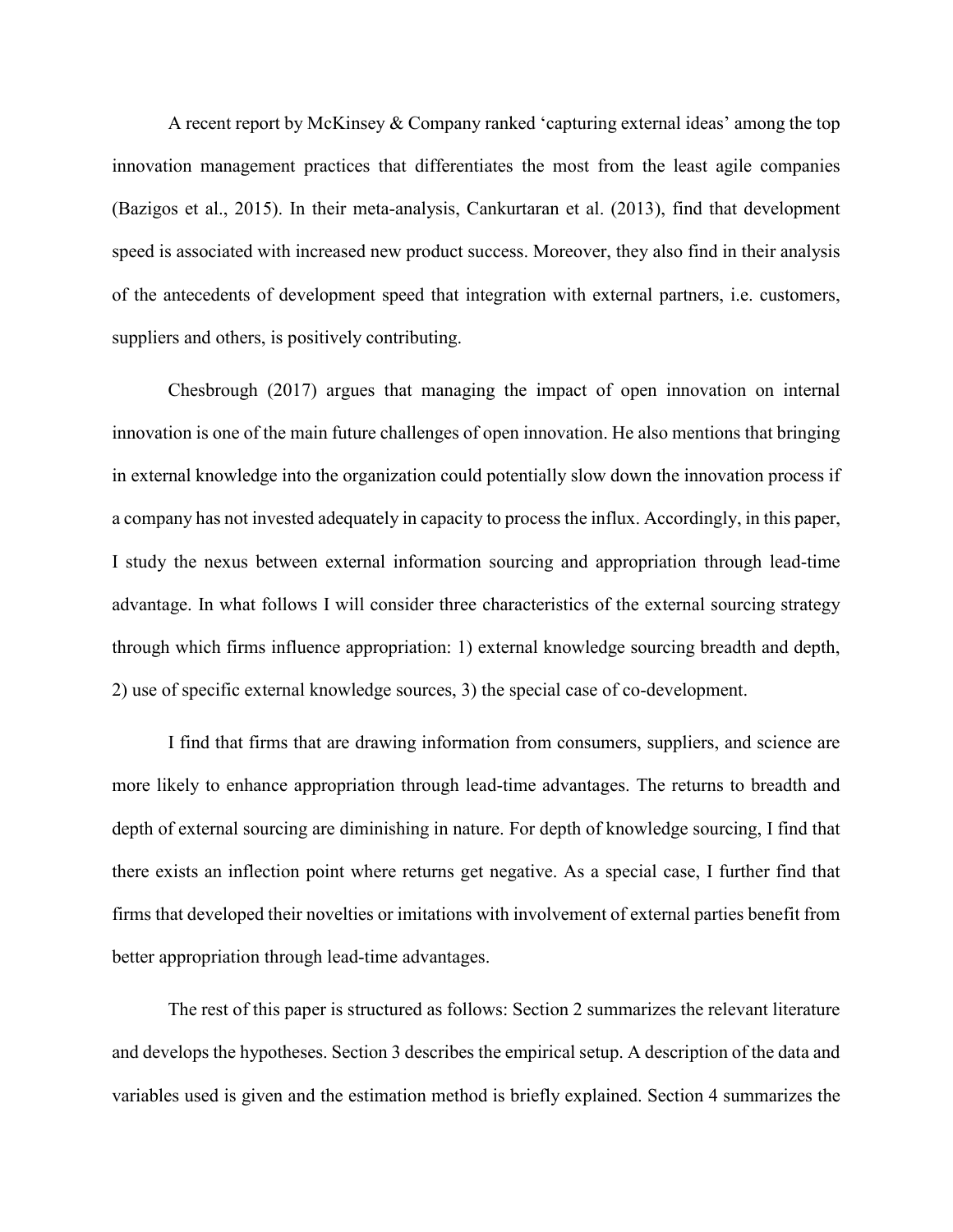results from a regression analysis before they are subsequently discussed in section 5. Section 5 also concludes.

#### **2. RELATED LITERATURE AND HYPTHESES DEVELOPMENT**

Empirically, my analysis closely relates to the literature relating the use of external knowledge sources to innovation outcomes. The evidence points out that companies sourcing knowledge broadly (i.e. drawing from a diverse set of sources) and deeply (i.e. drawing extensively from the sources in use) have better innovation performance. Laursen and Salter (2006) find that searching widely and deeply is curvilinear related to innovative sales performance. Franz and Ietto-Gillies (2008) find that while own-generation, and bought-in R&D matter in innovation performance, the benefits of joint innovation efforts in the form of cooperation are less clear. Belderbos et al. (2010) confirm an inverted U‐shape relationship between openness and the financial performance of the firm, while Salge et al. (2013) demonstrate that openness of knowledge sourcing and new product success also relate curvilinear at the project level. According to Leiponen and Helfat (2010), broader horizons with respect to innovation objectives and knowledge sources are associated with successful innovation. Zhu et al. (2019) look at the relation between external sourcing and new product development (NPD) speed and find positive effects of both external sourcing breadth and depth that are further moderated by business model innovation.

Theoretically, Koput's model of innovative search (1997) states, amongst other things, that within firms there may exist an 'attention allocation problem', i.e. only few ideas are given the required attention to bring them into implementation. In this respect, the attention-based theory of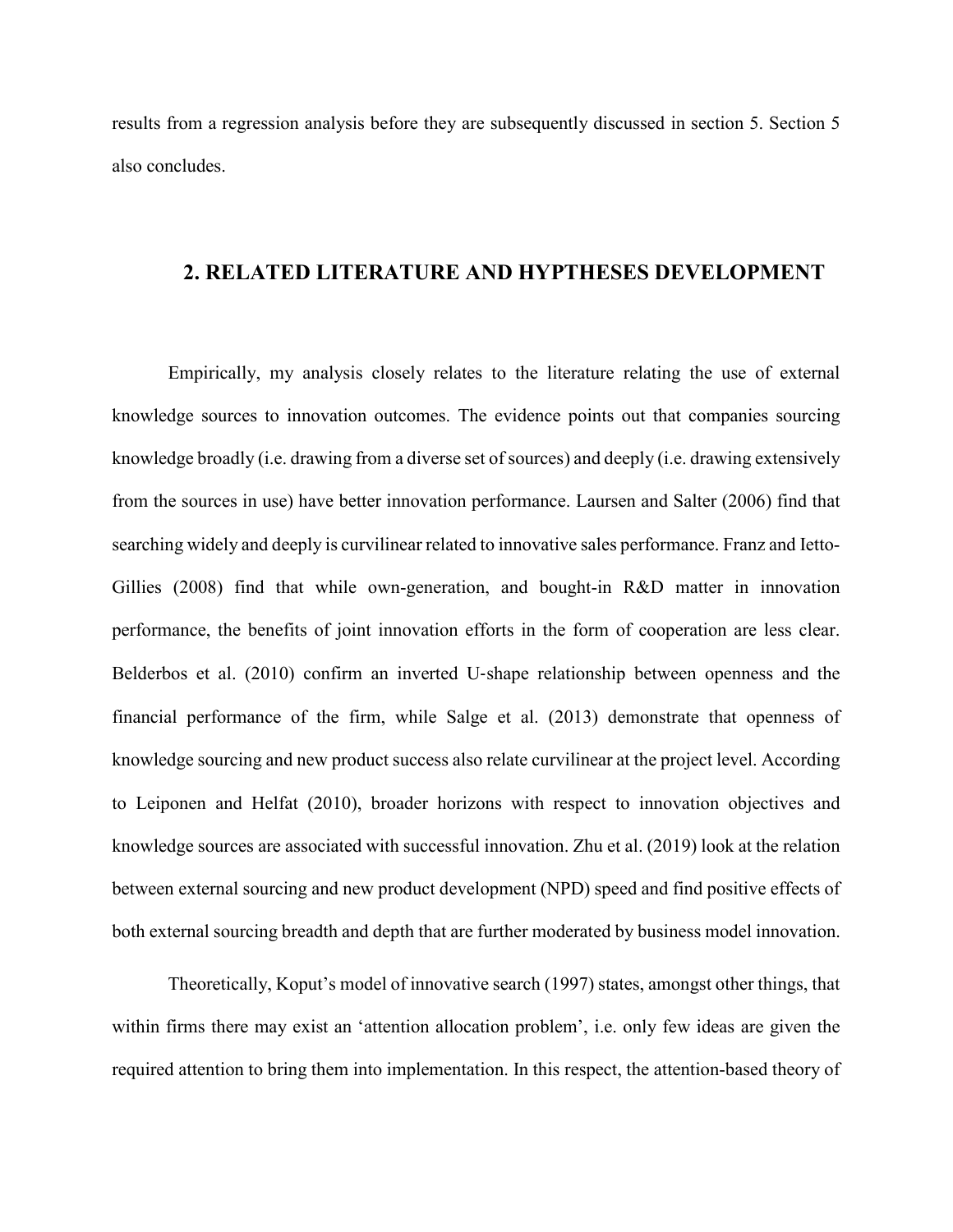the firm (see also Simon, 1947 and Ocasio, 1997) argues that in allocating managerial attention to certain activities, firms are limited by their available attention pool. According to the theory, decision-makers need to 'concentrate their energy, effort and mindfulness on a limited number of issues' in order to achieve sustained strategic performance (Ocasio, 1997: p. 203).

Scanning a new source requires spending relatively little attention and finding an new interesting piece of knowledge can contribute to the quality of an innovation but also to the timeliness with which it can be introduced. However, benefits of ever-broader search might be diminishing in nature, because of a loss of (managerial) focus and decreasing additional usefulness of the marginal source. Therefore I hypothesize:

*H1: The relationship between the broadness of knowledge sourcing and the degree to which companies can profit from lead-time advantage is positive but with diminishing marginal returns.*

External search that explores too many sources deeply could lead to misallocation of the limited pool of attention that is available, which could lead to innovations that are of inferior interest to the market or it could delay the process of getting a useful invention to market. I hypothesise:

*H2: The relationship between the deepness of knowledge sourcing and the degree to which companies can profit from lead-time advantage is positive but with diminishing marginal returns.*

For deep search, 'over-searching' would tap into attention pool to a greater extent. Therefore, I expect that negative effects stemming from over-using deep search will be larger than the negative effects of merely over scanning the environment, i.e. over-using broad search.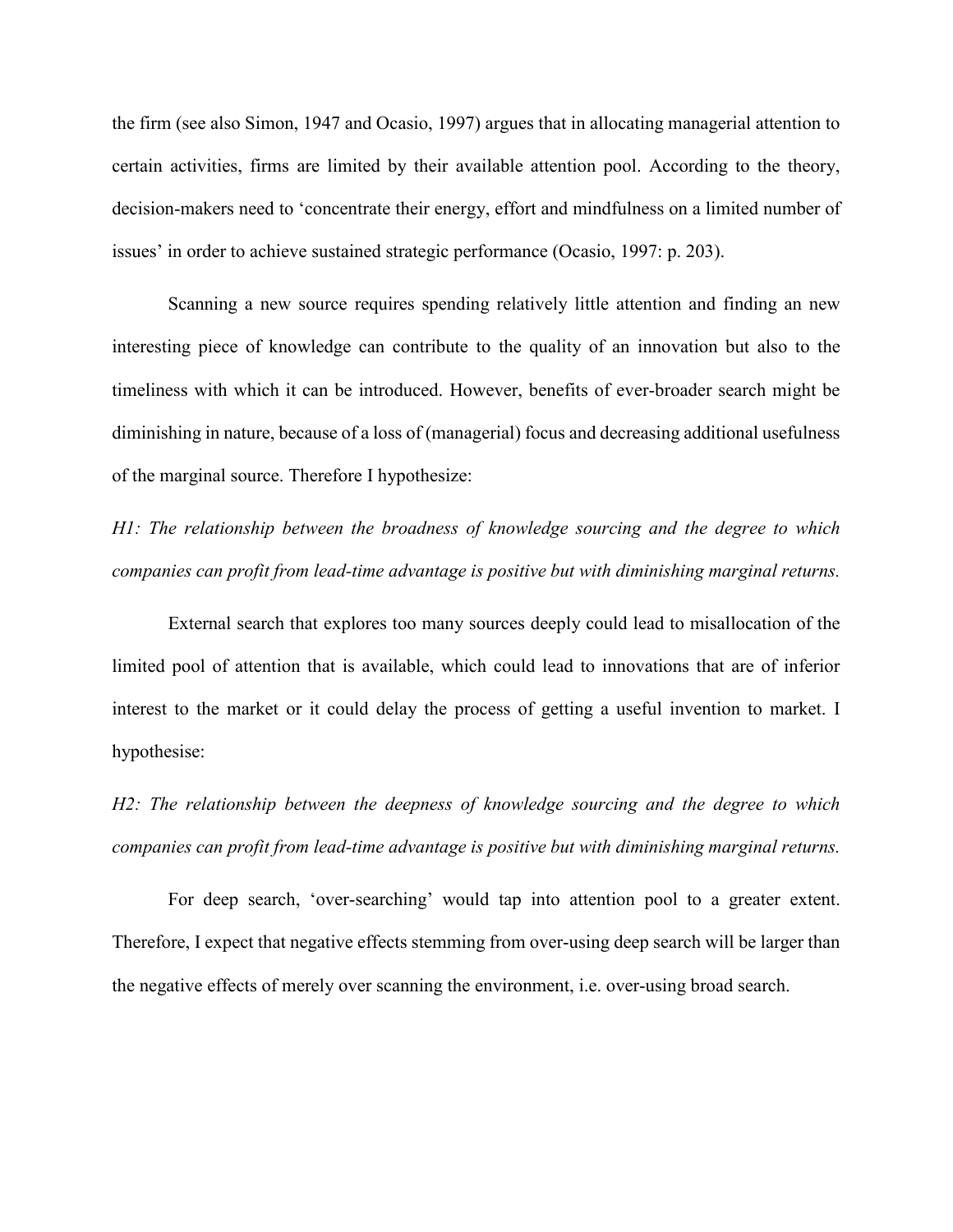The Yale survey (Klevorick et al., 1995) in the US and the PACE survey (Arundel et al., 1995) in Europe have documented a wide range of external information sources used by companies to complement their own knowledge base. These include: suppliers, clients, competitors in the same industry, consultants, and university and government research. These information sources can be divided into two broad categories: horizontally or vertically related. I define horizontal and vertical relations close to the definitions used in the mergers and acquisitions literature (Salinger et al., 1983; Salinger, 1989).

Vertically related sources pertain to institutions either upstream (suppliers) or downstream (clients) to the company. I also regard information from government and university research as vertically related because in a representative cross section of the economy it likely is positioned upstream, i.e. most firms do not have scientific research as their main business. Horizontally related sources pertain to institutions having similar product offerings (competitors). I regard information from consultants as horizontally related as it concerns information that is equally available amongst competitors and is not stemming from either up- or downstream entities in the value chain. For horizontally sourced information there is a trade-off taking place: i.e. more and better information could put firms at a speed-advantage, however insofar as information is disseminated multilaterally, the advantage might be mitigated because then competition is also better informed. Thus, horizontal related information may still be important to keep pace with the competition, but does not necessarily confer an advantage. Vertically sourced information however, I hypothesize, is acquired on the basis of an idiosyncratic relation with the up- or downstream entity and therefore does not entail direct information spill over to third party competition.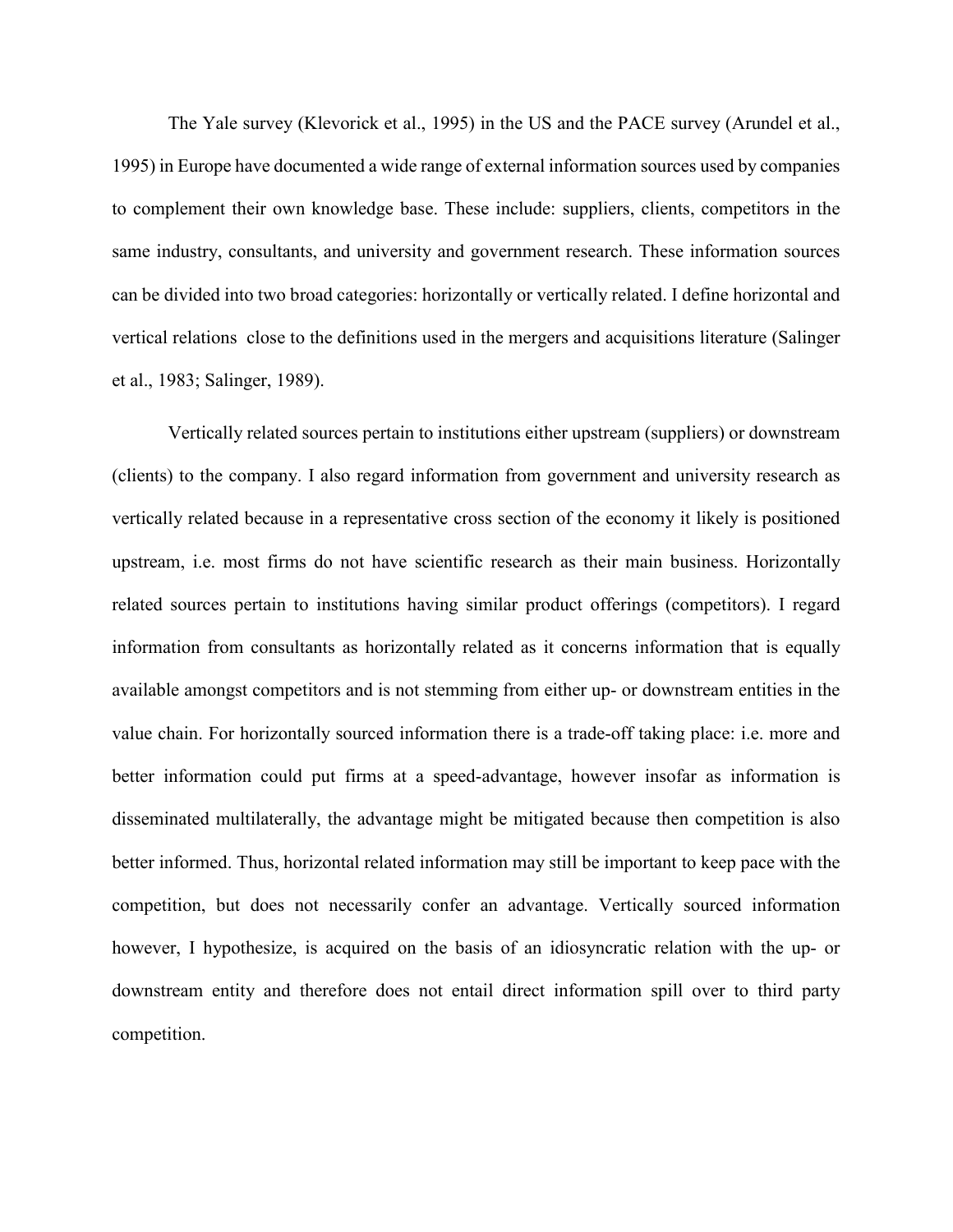*H3: External information sourcing from institutions that are vertically related to the focal company, i.e. suppliers, clients and science positively contribute to the degree to which the focal company profits from lead-time advantages.*

Further, I will test how the effects of external knowledge sourcing on lead-time advantage are moderated by the internal R&D or absorptive capacity of the firm. I argue that firms making investments into absorptive capacity (see Cohen & Levinthal, 1990) are having a larger effective attention pool to be allocated over the different channels. Furthermore, these firms will make less 'misallocation' of attention. In line with existing research on the complementarity between external knowledge sourcing and internal R&D (Cassiman and Veugelers, 2006), I hypothesise:

*H4: Companies that have a high absorptive capacity, in term of internal R&D intensity, suffer to a lesser extent from decreasing marginal returns to external information sourcing.* 

While companies can purposely use a certain external knowledge sourcing strategy, they also still have to decide on how to operationalize the innovation process. First, the company faces a make-or-buy decision (Veugelers and Cassiman, 1999). Second, if a company decides to 'make', the question arises of whether they will develop in relative isolation or would rather co-develop with others (as in e.g. Bossink, 2002). Co-operation can be regarded as a special case of information transmission in which the partners make (formal) ties. Also, proponents of open innovation argue extensively that an open innovation process contributes to the likelihood of innovation success (e.g. Chesbrough, 2003, 2017). I hypothesise: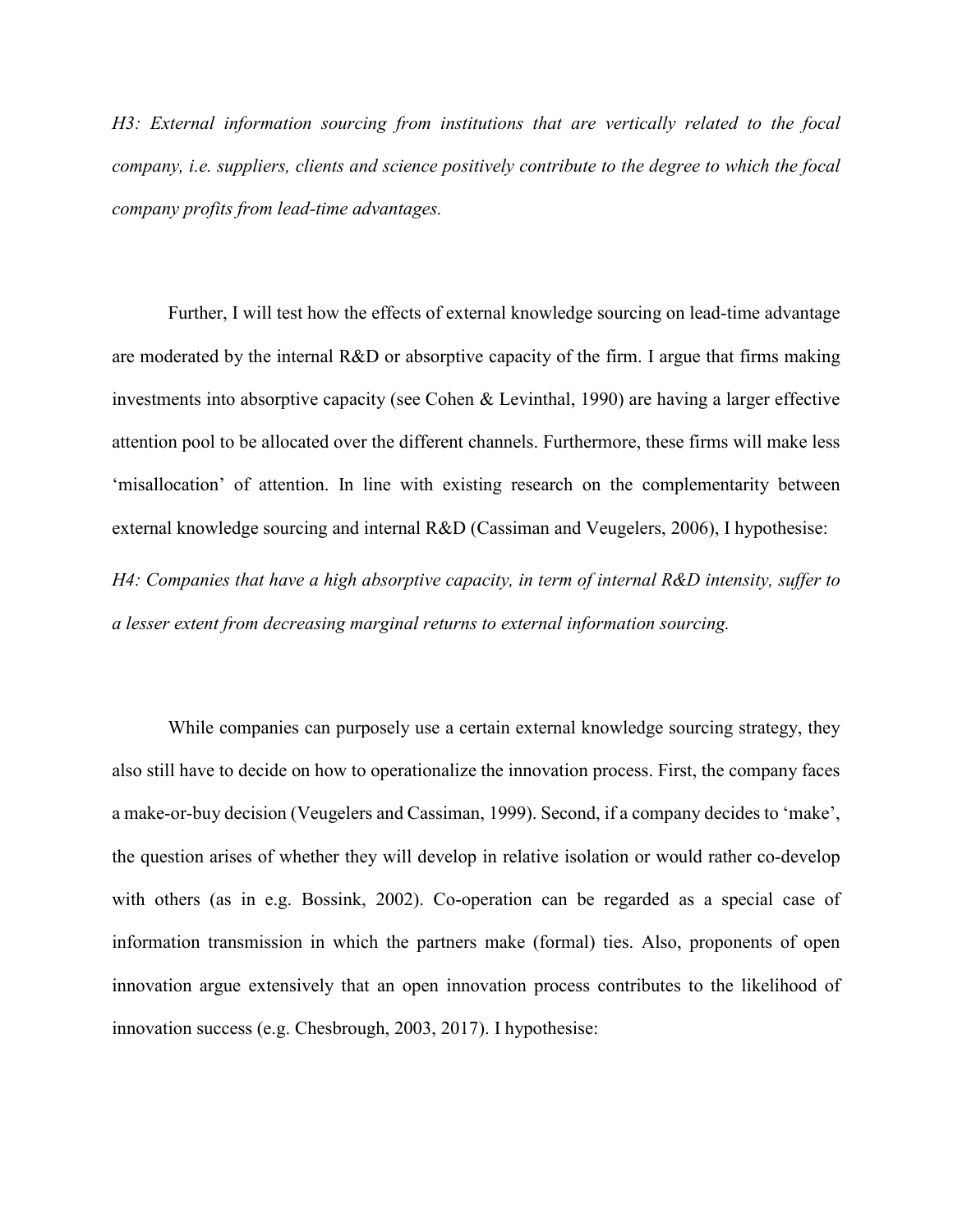*H5: Companies that co-develop their product innovations profit to a higher degree from lead-time in innovation.*

To gauge to which extent my results are being driven by first-to-market innovators (capitalizing on first mover advantages) or imitators (capitalizing on late mover advantages), I will conduct a sample split analysis. As such the analysis is ran for firms having introduced market novelties in the last two years (first-to-market innovators) versus firms only having introduced products new to the firm in the last two years (imitations). For successfully imitation of an existing novelty, a firm might need a largely different knowledge sourcing strategy than when developing a market novelty.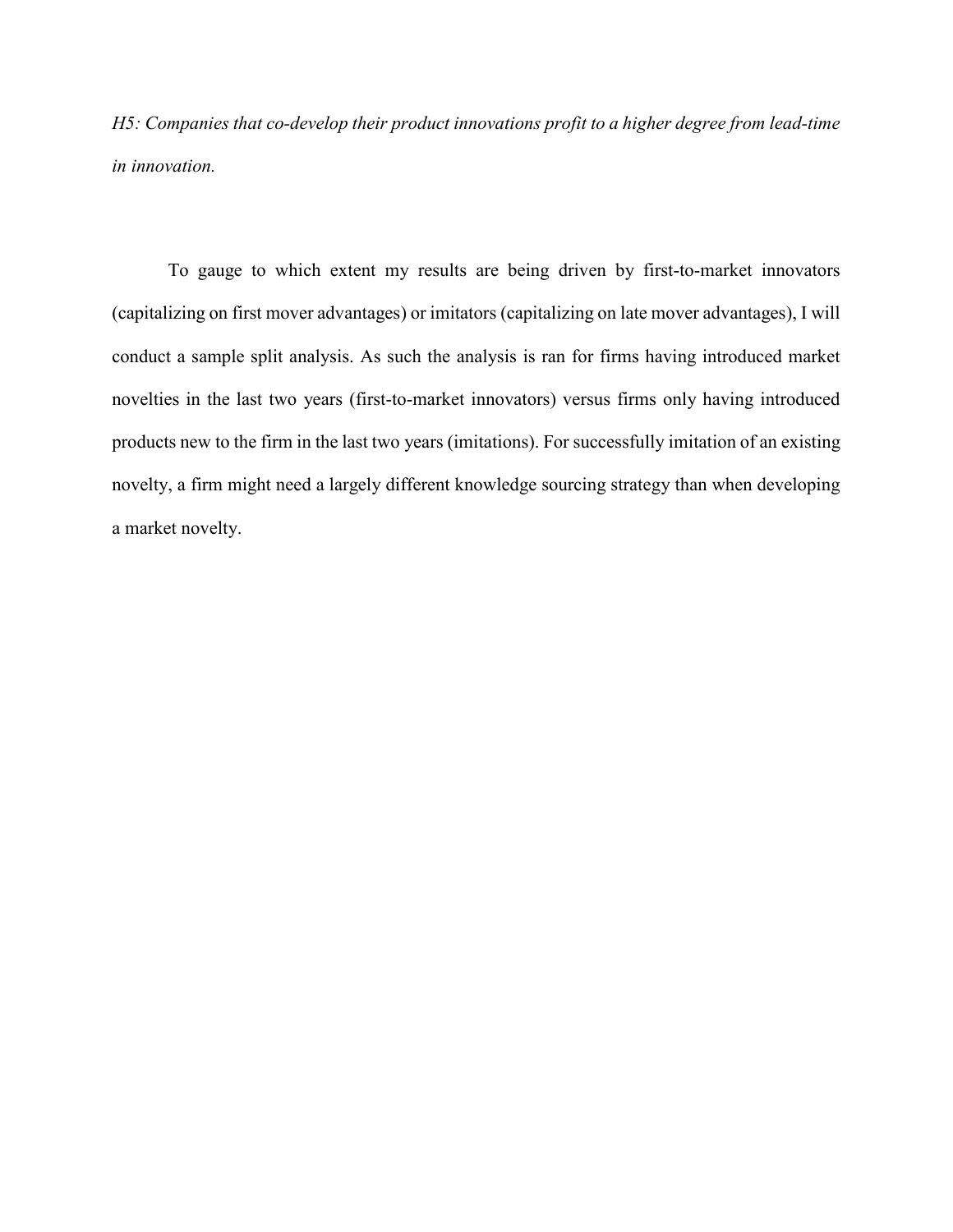## **3. EMPIRICAL SETUP**

The data set used to conduct the analysis originates from Belgian part of the Community Innovation Survey<sup>[1](#page-10-0)</sup>, an inquiry about the innovative activities in the Flemish economy, carried out bi-annually since 1993. The CIS methodological standards comprise a stratified random sampling procedure to ensure representativeness of the sample for the whole economy. The data consists of one cross-section of the Flemish economy surveyed in 2013 about their activities in the period spanning 2010-2012. The sample covers firms in the manufacturing as well as services sector. 3871 firms responded to the survey. About 40 % of firms reported to have had at least one product innovation in the surveyed period. I restrict the sample to product innovators only as the interest lies in relating the effectiveness of using lead-time advantages for appropriation of innovation to the openness of the innovation process in general and the use of external information sources to innovate more specifically. The definition of an innovating firm follows the international guidelines for collecting innovation data from the business sector as described by the OSLO manual (OECD Publishing, 2005). Twenty firms were dropped from the analysis because of extreme sales productivity or extreme productivity growth. Considering item non-response on the variables used in our specifications, the final estimation samples count 852 observations.

<span id="page-10-0"></span> $1$  This pan-european survey is conducted in Flanders by the Centre for Research & Development Monitoring (ECOOM) on behalf of the Flemish government.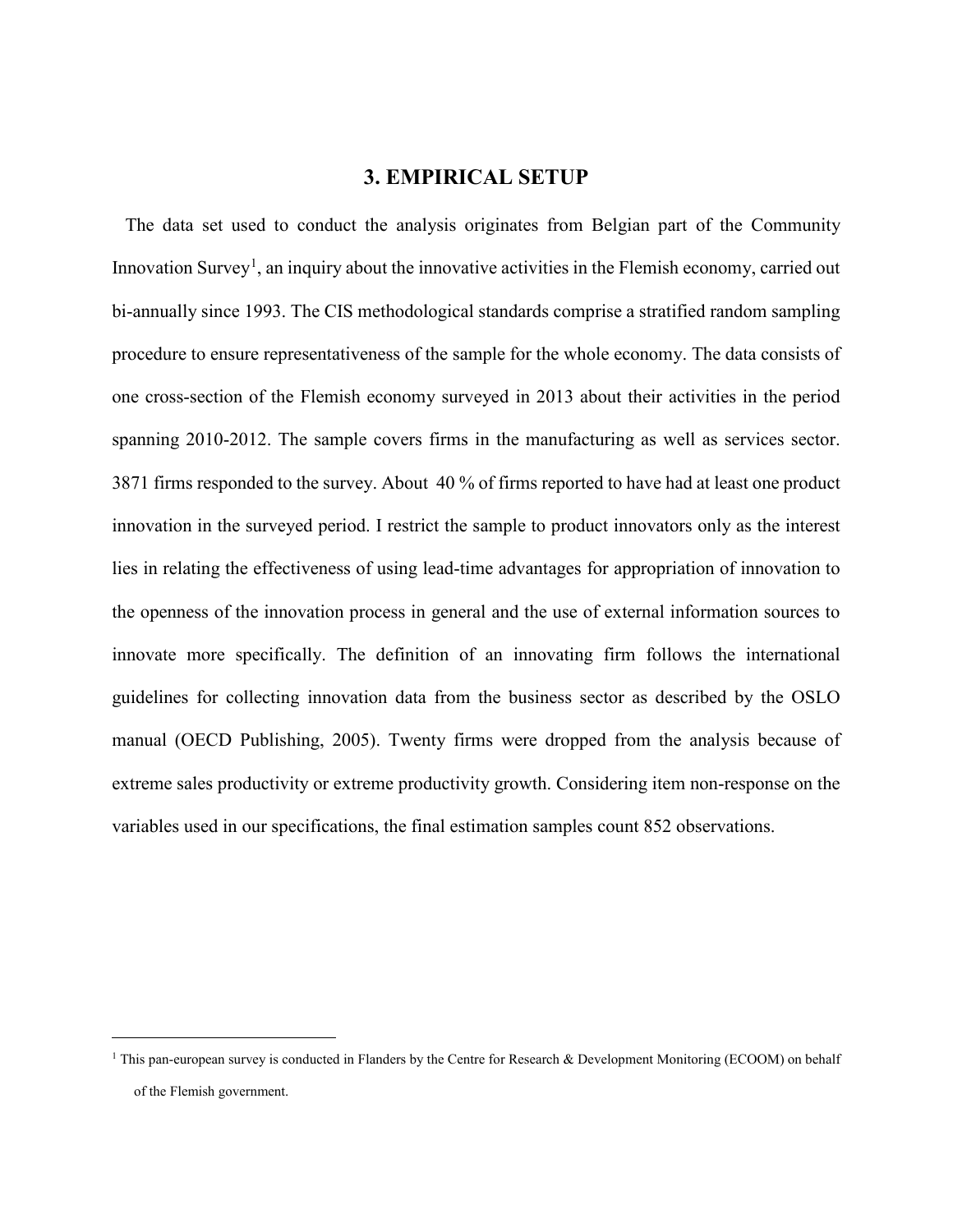#### *3.1. Dependent Variable*

The outcome variable in my analyses measures how effective the use of lead-time advantages in new product development was in sustaining or improving the competitive position of the firm. LEAD TIME is defined on a 4-point likert scale and indicates whether lead-time advantages were contributing to a large, medium, or small degree to competitive advantage buildup from innovation. Companies could also indicate they did not make use of lead-time advantages.

#### *3.2. Regressors of Interest*

The survey inquired firms about how intensely the following information sources were used in their innovation (knowledge sourcing) strategy:

- a. Suppliers
- b. Clients from the private sector
- c. Clients from the public sector
- d. Competitors
- e. Consultants
- f. Universities
- g. Government institutions, research labs
- h. Conferences, trade fairs, exhibitions
- i. Scientific literature and professional publications
- j. Professional and sectorial associations
- k. Sources within the corporate group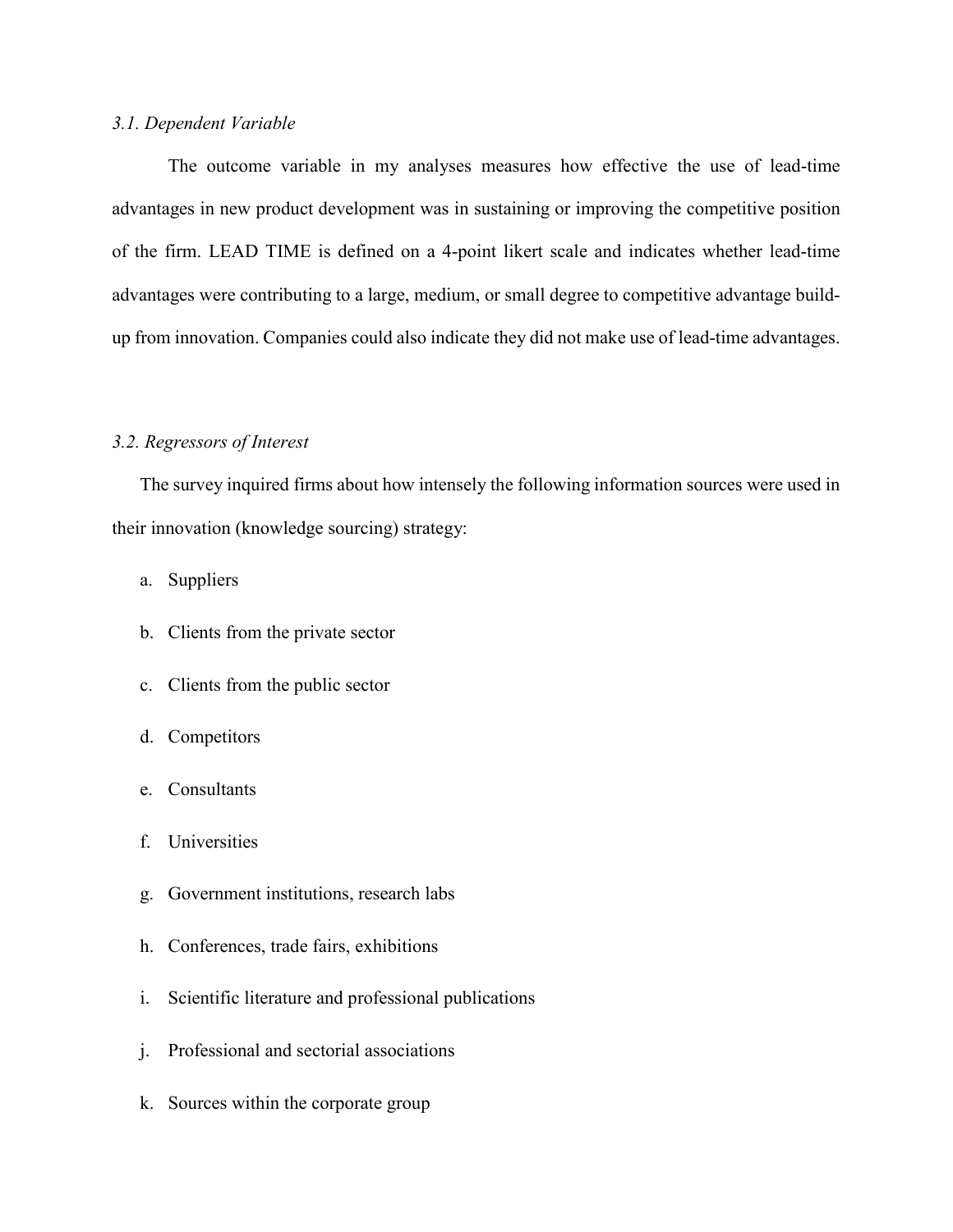On a 4-point likert scale companies could indicate whether the source had large (value 3), medium (value 2), or low (value 1) importance in their knowledge sourcing strategy, or that the source was not used (value 0). Knowledge sourcing BREATH and DEPTH are respectively defined as the total number of information sources used from the list and the number of sources with a large importance (having the maximum value of 3) (cfr. Laurson and Salter, 2006). Companies have an average knowledge sourcing BREADTH of about 7 and an average knowledge sourcing DEPTH of about 2.

I aggregate the list into logical categories by taking the maximum value from the relevant items from the list. Descriptively (a) SUPPLIERS appear with an average importance of 2.1, (b-c) CLIENTS with an average importance of 1.8, (d) COMPETITORS with an average importance of 1.5, (e) CONSULTANTS with an average importance of 1.1, and (f-j) SCIENCE – ACADEME with an average importance of 1.5.

The variable CO-DEVELOP is an indicator variable that is set to 1 when the company developed at least some of its innovations with third party involvement. 67 % of firms in the estimation sample co-developed, meaning that at least some of the innovations they launched in the survey period were developed in cooperation with other firms or institutions, or by subcontracting innovative activities.

#### *3.3. Control Regressors*

Patents are legal rights to exclude others from producing and selling an innovation, sometimes granted to the original inventor. As such, a first mover that obtained patent rights might be in a better position to monetize on its lead-time advantage. Patent stock for firm i in year t, was retrieved by from the PATSTAT database applying the following formula.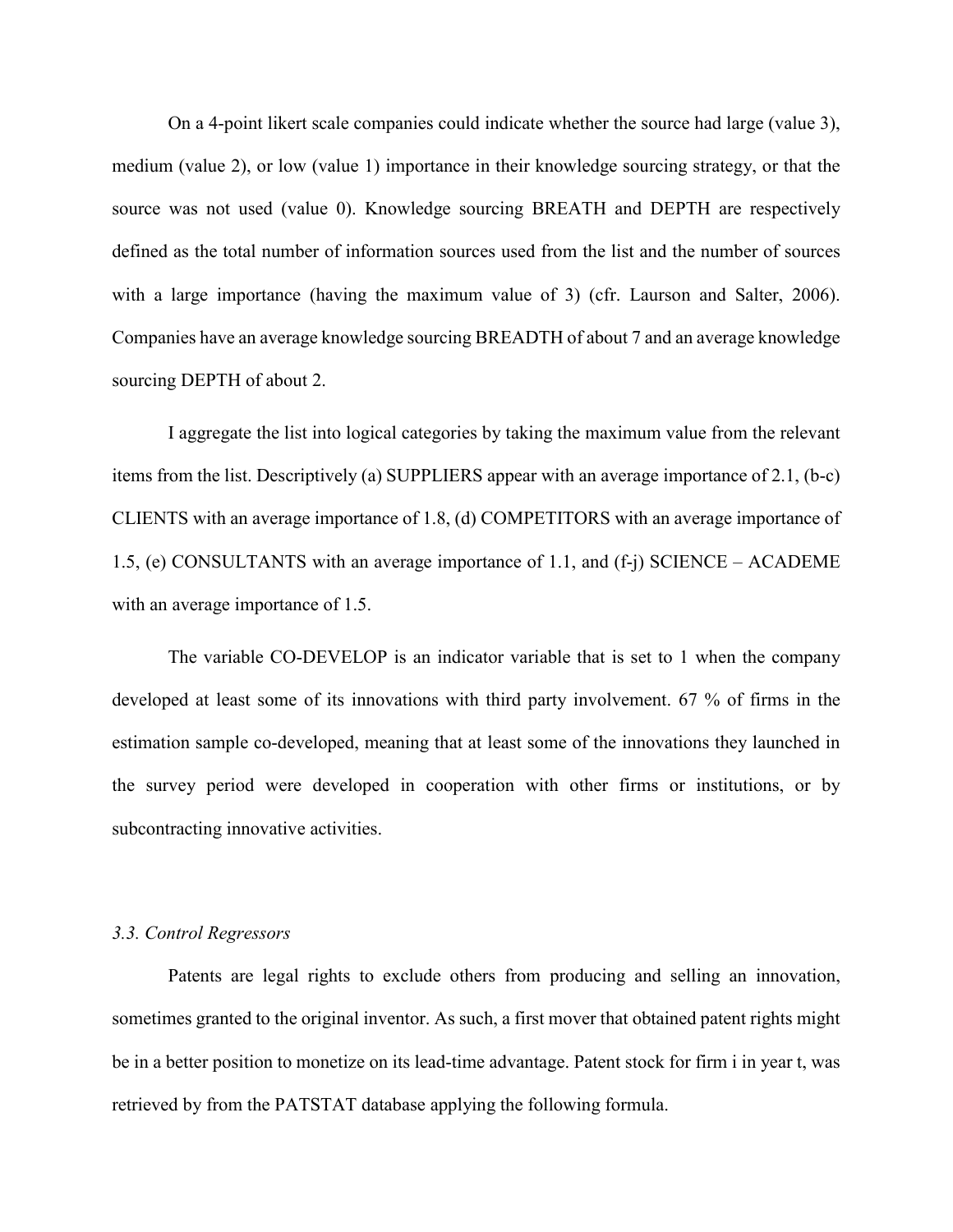## $PS_{it} = (1 - \delta) PS_{it-1} + patent$  applications<sub>it</sub>

Where  $\delta$ , the constant knowledge depreciation rate, is set to 15%. PATENT INTENSITY further scales the patent stock per employee. The patent applications are aggregated on the family level to obtain unique inventions. To mitigate endogeneity concerns this variable enters my specification as measured in 2010, i.e. with a lag of 2 years. The PATENT INTENSITY varies between 0 and 1 and on average a firm has 1 patent per 50 employees. 77 % of the firms did not apply for patents in the past. The fact that the upper limit of the value range for this variable is 1 is purely due the coincidence that the most intensely patenting company seems to have exactly 1 patent per employee.

Internal R&D expenses could potentially confound the hypothesised effects. R&D heavy firms might both build lead-time advantages through their own internal research and development efforts and at the same time have more and better access to external information. I measure R&D INTENSITY as intramural R&D spending per employee in 2012. 30 % of the firms in the estimation sample realized their product innovations without spending on intramural R&D, whereas the most R&D intensive firm spent 231 thousand euro on internal R&D per employee.

Further general controls on firm size and age, EMPLOYMENT and AGE, are available. Large and established firms might more easily profit from lead-time advantages (due to market power) and more easily build external information networks or be in a better position to open up the innovation process. Therefore, these potential effects should be controlled for in the analysis.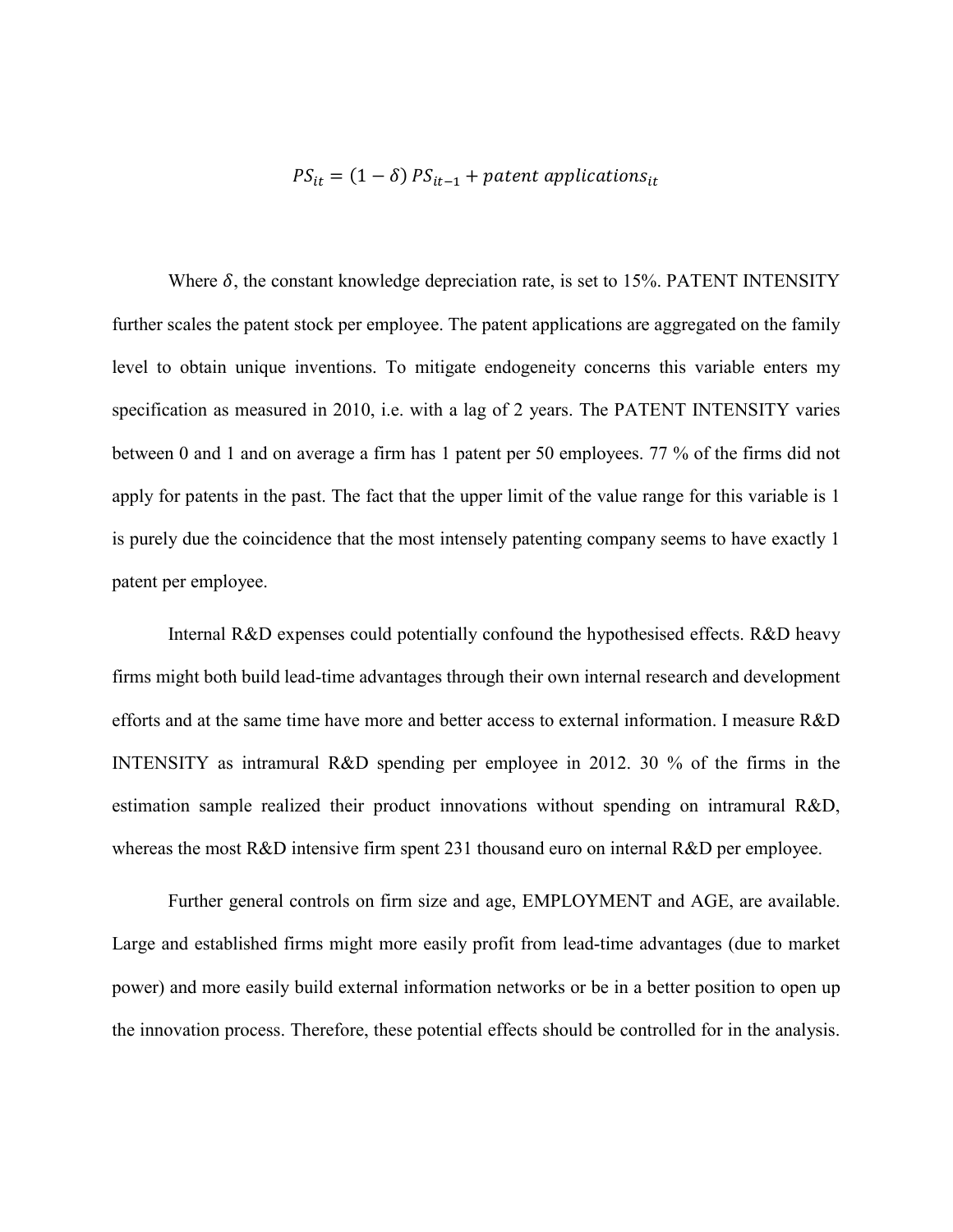Firms are between 3 and 179 years old and have between 2 and 4280 employees. Finally, sector dummies are available to be able to control for inter-sectorial differences.

Table I with the summary statistics shows a good amount of variation amongst the observations in the estimation sample. Because of the skewed distribution of age and size, their values will be log transformed for the regression analysis. The sectorial distribution of the sample, depicted in table II, shows quite some variation, but there is a substantial amount of observations in each sector. Table III depicts the pairwise correlations between the analysis variables.

-------------------------------

Insert Tables 1, 2 and 3 about here

-------------------------------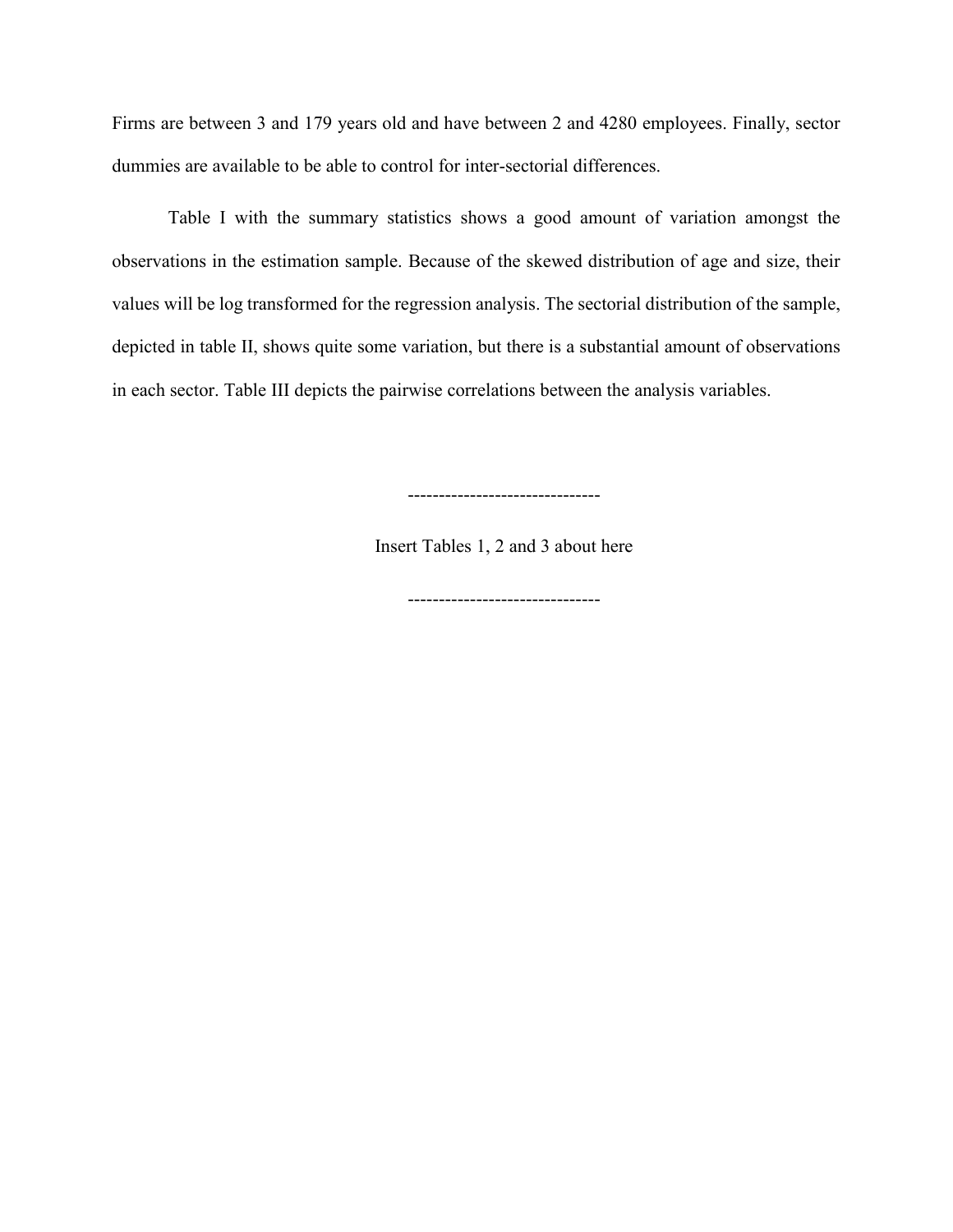#### **4. RESULTS**

In the regression analysis, I study an ordered outcome variable indicating the effectiveness of lead-time advantages in the appropriation strategy of firms. I relate it to characteristics of the external knowledge sourcing strategy and a measure of co-development. I run ordered probit models in order to take into account the nature of the dependent variable.

#### *4.1. Knowledge Sourcing Breadth and Depth (H1, H2)*

Table IV contains the results from ordered response models assessing the relation between the effectiveness of lead-time advantage (LEAD TIME EFFICIENCY) for appropriation of innovation and knowledge sourcing BREATH and DEPTH. The initial specification only includes the variables of interest. To allow for non-linearity I include also the squares of the variables. In line with H1 and H2 I find that knowledge sourcing BREATH and DEPTH have diminishing marginal returns on the effectiveness of using lead-time advantage in the competitive strategy, all coefficients being significant at least at the 5% level. Stacking PATENT and R&D INTENSITY into the specification, I find that innovation input is positively related to the outcome variable. The coefficients on the variables of interest do not change much and remain significant at the same significance level. Further adding general firm level controls also does not change the effects on the variables of interest. I find that bigger firms (LNEMP) are more effectively using lead-time advantages. The coefficient on LNAGE is insignificant. A test on the joint significance of the sector dummies indicates that the effectiveness of lead-time advantages is sector specific, the Ftest being significant at the 5% level.

To further gauge the diminishing marginal returns to knowledge sourcing breadth and depth, I plot the linear predictions of LEAD TIME EFFICIENCY relative to the values taken by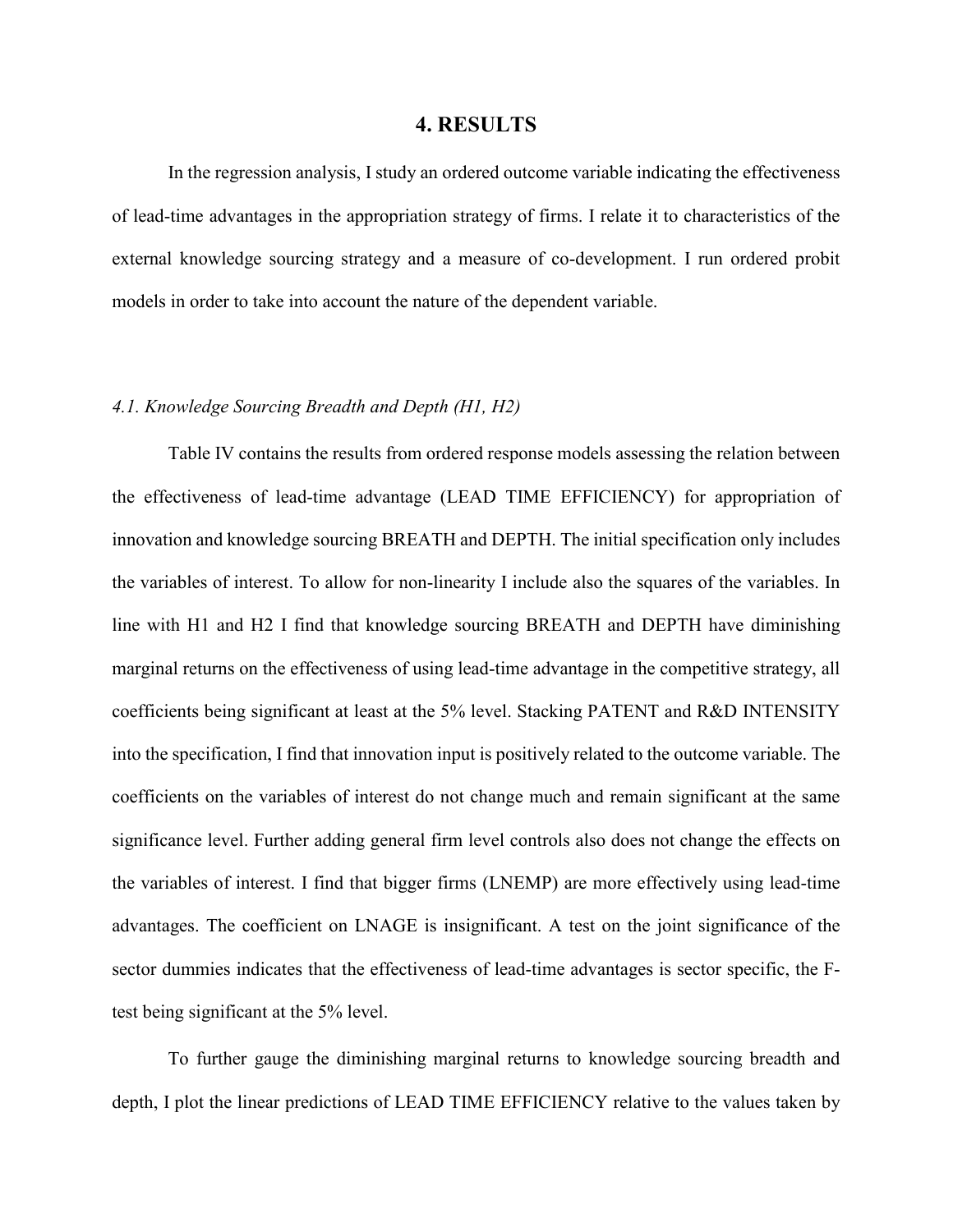breadth (figure I) and depth (figure II). Since the cut-off points in the estimation are ordered along this linear prediction, higher values of the linear prediction correspond to higher values of estimated LEAD TIME EFFICIENCY.

-------------------------------

Insert Figures 1 and 2

-------------------------------

From figure I we can read that the positive returns to knowledge sourcing breath are diminishing in nature. There is no clear point of inflection where the returns become negative. Figure II indicates that the (initially positive) returns to knowledge sourcing depth are diminishing in nature. However, at around the value of 5 the predicted latent probability start to decrease, indicating that at higher values of depth the returns become negative.

-------------------------------

Insert Table 4 about here

-------------------------------

#### *4.2. Specific Sources of External Information (H3)*

Table V contains the results from ordered response models assessing the relation between the effectiveness of use of lead-time advantages and the types of external information channels in use. The initial specification only includes the variables of interest. In line with H3, I find that vertically related information sources (CLIENTS, SUPPLIERS and SCIENCE) are positively impacting LEAD TIME, the coefficients being significant at least at the 5% level. The coefficients on horizontally related sources (COMPETITORS and CONSULTANTS) are at most marginally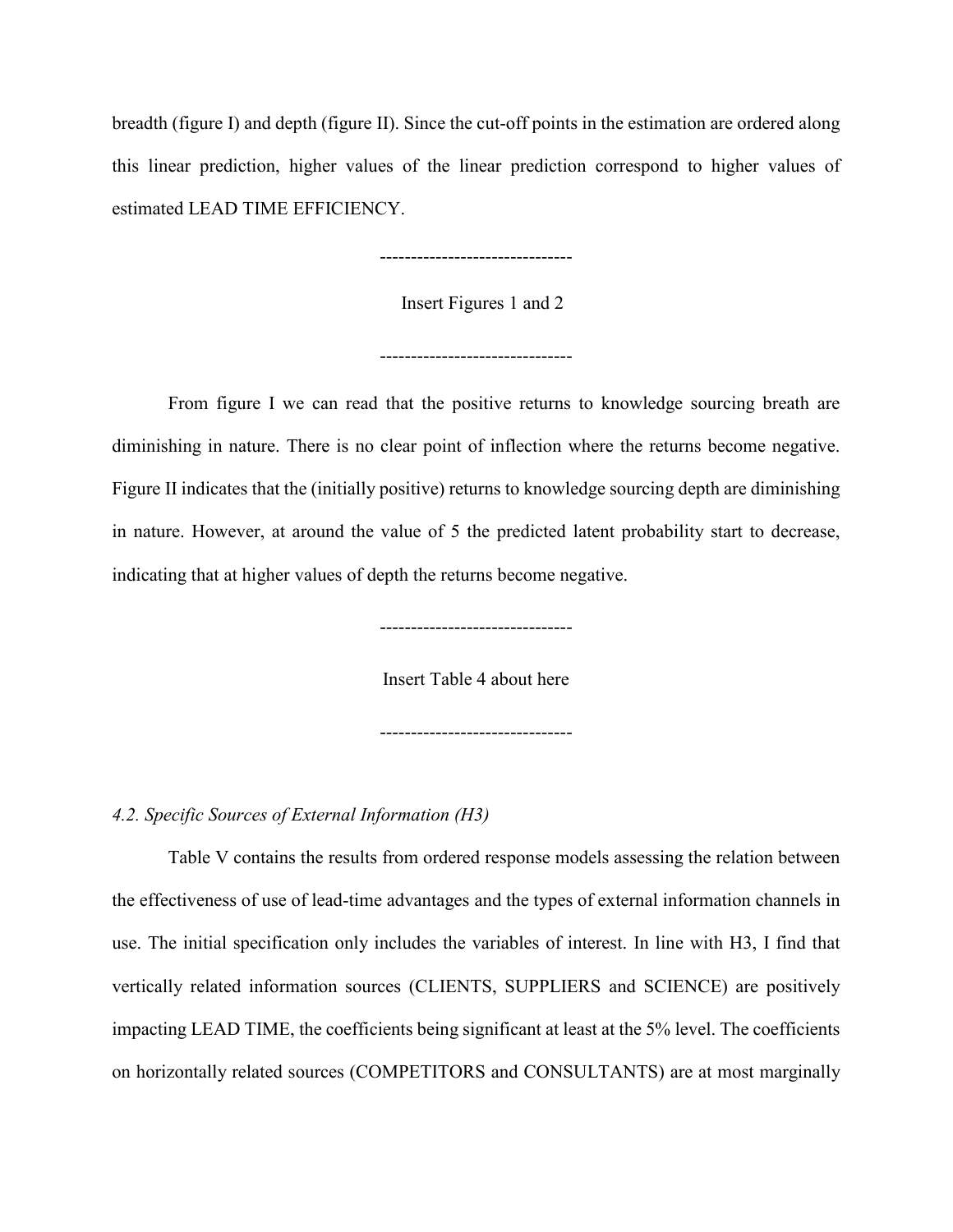significant. Stacking PATENT and R&D INTENSITY into the specification, I find that innovation input is positively related to the outcome variable. The coefficients on the variables of interest do not change much and remain significant at the same significance levels. Further adding general firm level controls also does not change the effects on the variables of interest. I find that bigger firms (LNEMP) are more effectively using lead-time advantages. The coefficient on LNAGE is insignificant. A test on the joint significance of the sector dummies indicates that the effectiveness of lead-time advantages is sector specific, the F-test being significant at the 5% level.

-------------------------------

Insert Table 5 about here

-------------------------------

*4.3. Complementarity between external sourcing and internal capacity (H4)*

Next, I estimate separate coefficients for breadth, depth and their squares by interacting with a dummy variable that splits the sample at the mean of R&D Intensity (see table VI). By plotting the linear predictions at the mean of all other regressors (see Figures III and IV) one can see that firms having an R&D intensity above the mean are not estimated to be confronted with substantially diminishing marginal returns. Neither for breadth nor for depth. Firms with R&D intensities below the mean do exhibit substantial diminishing marginal returns.

Insert Table 6 about here

-------------------------------

-------------------------------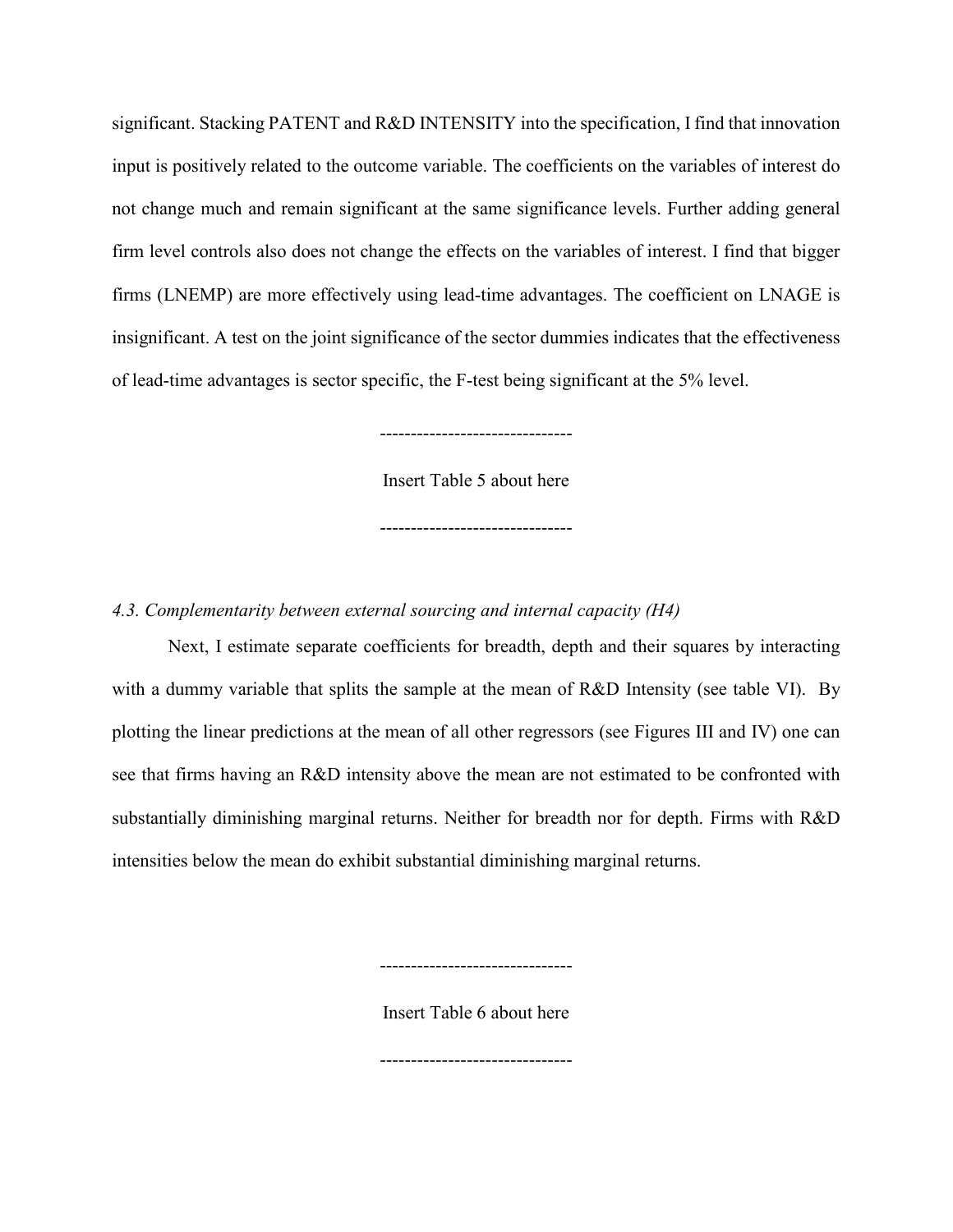Insert Figures 3 and 4 about here

-------------------------------

-------------------------------

### *4.4. Co-operation for New Product Development (H5)*

Throughout the empirical analysis, I find a robust effect of firms that CO-DEVELOP to be more likely to have a high LEAD TIME EFFICIENCY. All effects in this regard are significant at the 1 pct. level. This result is in line with H5.

### 4.5*. Sample split new-to-market vs. new-to-firm*

Based on the survey response I split the sample into firms having introduced an entire new product as first to the market and firms not having done so. See table VII for descriptive statistics by subsample. In table VIII I find that both knowledge sourcing breadth and depth matter with regard to having had effective benefit from lead-time advantage for first-to-market product innovators. For firms only having had new-to-firm innovations (imitations) only knowledge sourcing breadth seems to matter. In the regressions with the specific external information channels included as regressors, the coefficients are only significant when estimating for first-tomarket innovators.

-------------------------------

Insert Tables 7 and 8

-------------------------------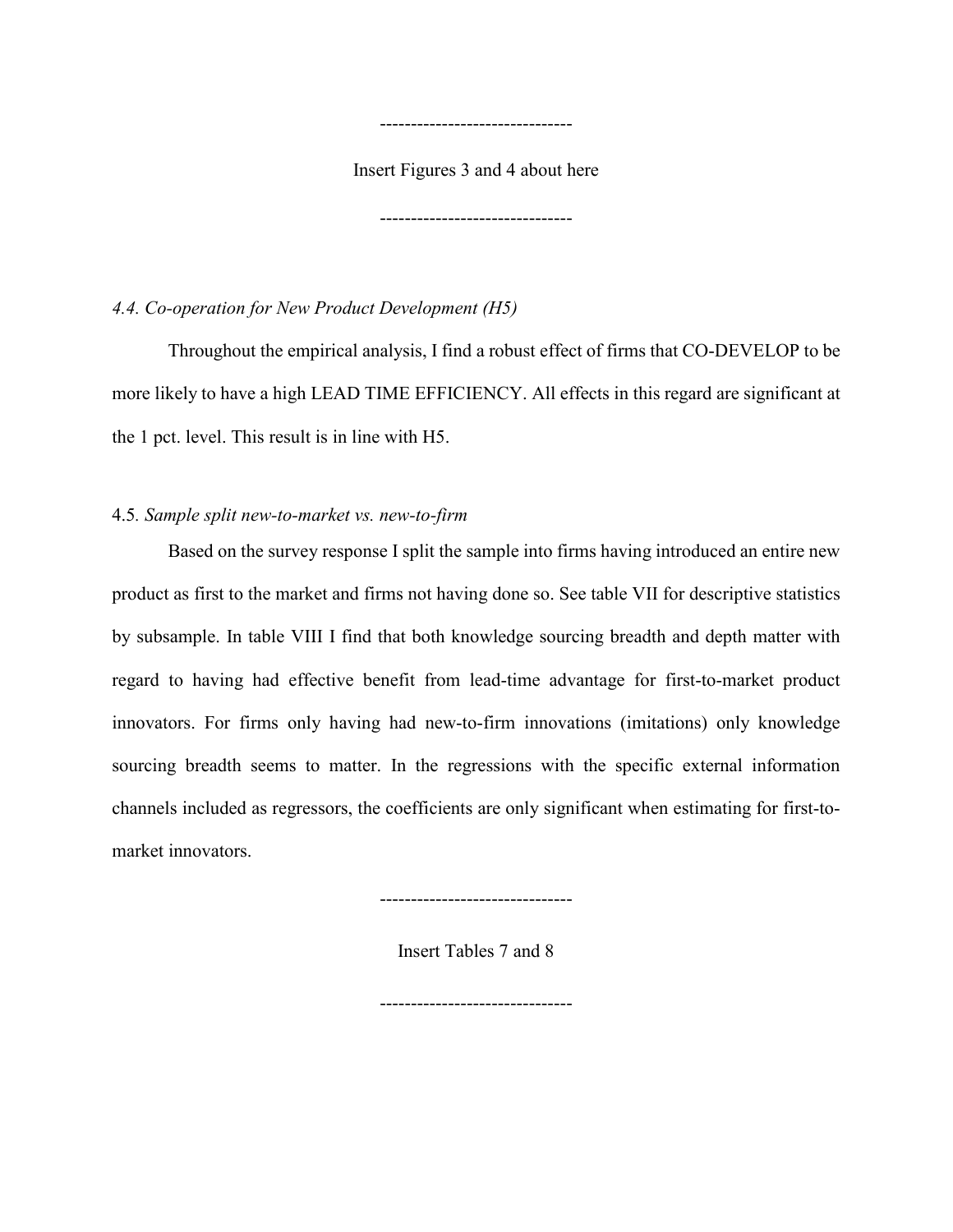#### **5. DISCUSSION AND CONCLUSION**

This paper, based on an analysis of Community Innovation Survey data, aimed to find out if certain innovation strategies might be conducive for achieving an effective lead-time advantage with respect to innovation. In particular, external knowledge sources were studied as catalysts of innovation appropriation by means of obtaining a lead-time advantage over rivals' product development cycles.

I find firms drawing information from vertically related information sources, consumers, suppliers, and science are benefiting from more effective appropriation from lead-time advantages. Returns to knowledge sourcing breadth, I find, are diminishing in nature. Further, I find an inverted-U relation between the efficiency of using lead-time advantage for appropriation on the one hand and depth of the external knowledge sourcing strategy on the other. Lead-time advantages can thus seemingly be created through diverse and deep knowledge sourcing, although there are diminishing returns. Furthermore, I find that co-developing firms, i.e. indicating they realized their innovations or imitations with active involvement of external parties, are more likely to profit from lead-time advantages. The results are mainly driven by first-to-market innovators, however, new-to-firm innovators are seemingly still benefiting from a broader external knowledge sourcing strategy, possibly reflecting that effective imitation requires firms to have a bird's eye view of the innovative landscape to out-imitate their competition. Apart from the information sourcing strategy, also cooperation during the development process seems to matter, as firms that co-develop are more likely to profit from lead-time advantages.

These results are especially relevant in the light of recent literature on open innovation (e.g. Chesbrough, 2017) which states that managing the impact of open innovation on internal innovation is one of the main future challenges of open innovation. The results are also in line with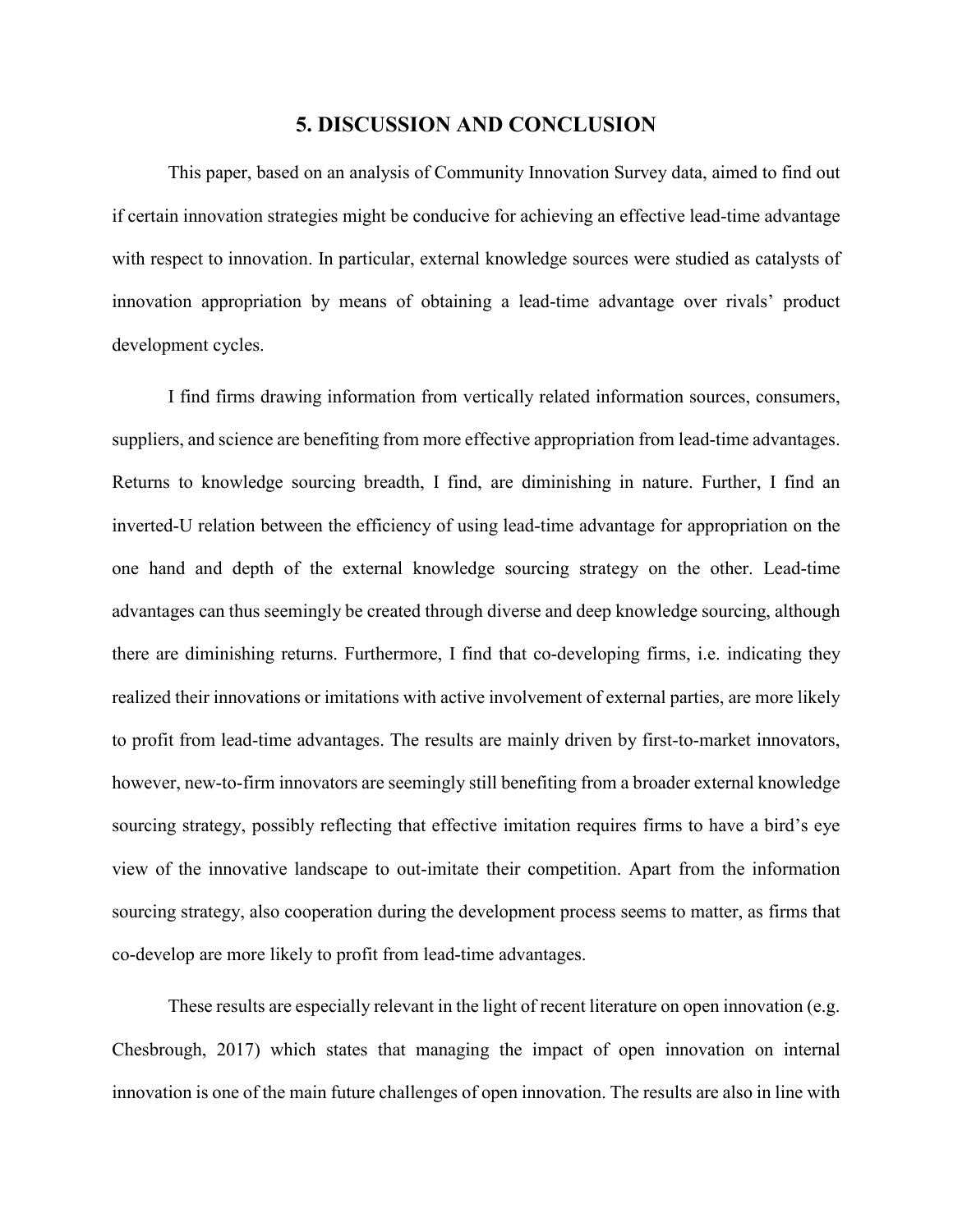Laursen and Salter (2006), who find an inverse-U relation between breadth and depth of knowledge sourcing and innovation sales performance. If one considers that timeliness is an important dimension of successful innovation, one could argue that my results reflect that broad and deep information sourcing is inverse-U related to successful innovation. The diminishing returns that I find are thus in line with existing empirical work. Chesbrough's (2017) argument that innovation could be slowed down if companies do not invest properly into the capacity to handle the influx of external information can probably partly explain why firms are confronted with decreasing marginal retuns. Additional evidence for this argument – i.e. complementarity between external information sourcing and internal absorptive capacity – was found , i.e. firms having a higher absorptive capacity, as proxied by a high R&D intensity, do not exhibit a significant decrease in their marginal returns to both breadth and depth. This result is in line with the complementarity between internal R&D and external knowledge acquisition as found by Cassiman and Veugelers (2006).

The digital revolution, being a main contributor by the increasing information storage, processing, and retrieval capacity (Hilbert & López, 2011), enabled firms to become ever more agile (Overby et al., 2006) and thereby, most likely, contributed to the rise of superstar firms in concentrated industries (cf. e.g. Mcafee & Brynjolfsson, 2008) . One interesting avenue for future research would be to find out how the relation between external knowledge sourcing strategy and lead-time advantage is moderated by investments in ICT capacity. ICT concerns general-purpose technology (GPT). As Pisano (2017) argues and later elaborated upon by Helfat (2018), building GPT capabilities, and by extension competitive lead-time advantages, might require drawing on substantially different types of knowledge sources than those underpinning market or application specific capabilities. As a first effort in this regard I re-considered the models from the previous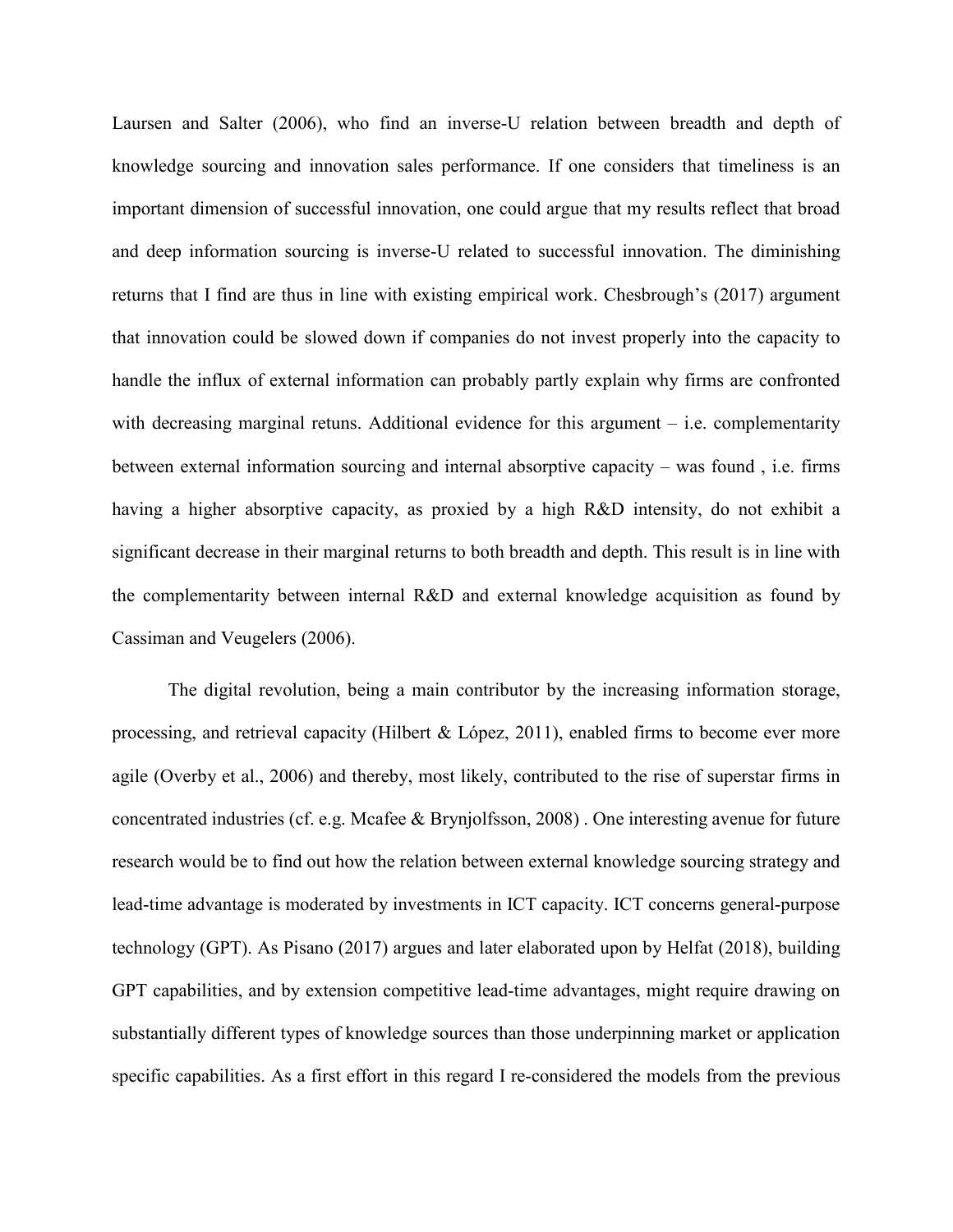section while estimating separate coefficients for NACE<sup>[2](#page-21-0)</sup> sectors 62 (design and programming of computer software, computer consultancy and related activities; 109 observations) and 63 (information services; 8 observations) of the sample. The results (not reported) indicate an asymmetric importance of different knowledge sourcing types with regard to lead-time. GPT industries mainly leverage scientific knowledge in combination with information retrieval from clients (e.g. for the determination of customer needs). Other industries leverage a combination of supply side and demand side information.

Interpreting my results requires adequate caution by considering it as correlational evidence since I did not establish a clean identification of causal effects. Good instruments for the information sourcing variables would be hard to come by given that the knowledge sourcing strategy decisions are potentially highly interrelated with other (measurable) company characteristics. Natural experiments that influence the companies' knowledge sourcing profile are, to my knowledge, non-existent. Panel data on the subject could resolve the issue to some extent but it is currently impossible to plausibly build a representative panel from Flemish CIS cross sections.

Keeping this in mind, my results inform firms' management when establishing an external search strategy and government when subsidising specific projects. The type of innovations prevalent in the firm – general purpose vs. application specific, new-to-firm vs. new-to-market – seems to prescribe distinct knowledge sourcing strategies. Another factor to take into consideration in tandem are the investments in absorptive capacity a firm makes. Leveraging external knowledge

<span id="page-21-0"></span> <sup>2</sup> NACE Rev. 2: Statistical classification of economic activities in the European Community.

<https://ec.europa.eu/eurostat/documents/3859598/5902521/KS-RA-07-015-EN.PDF>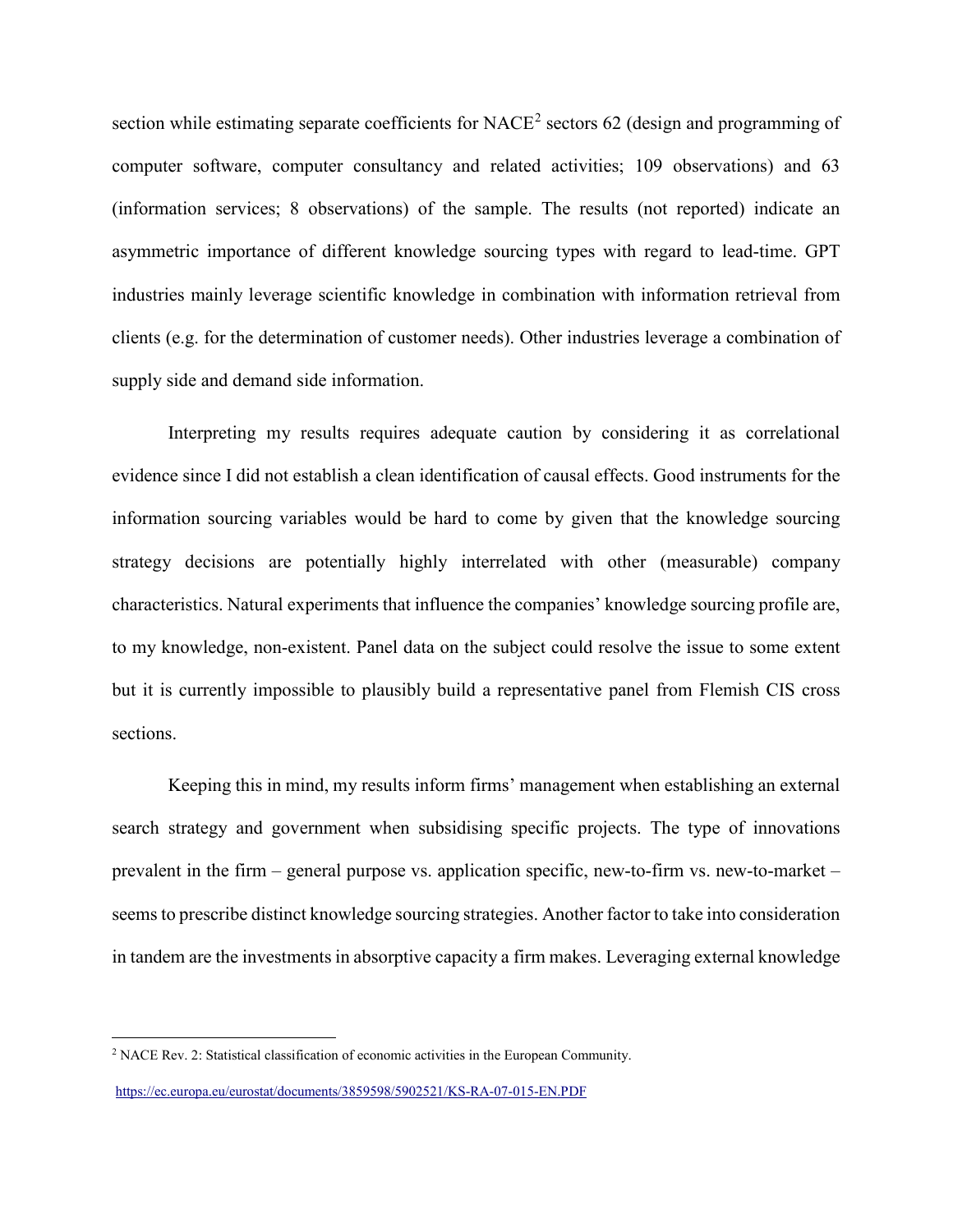efficiently might require simultaneous internal R&D efforts to offset potential diminishing returns.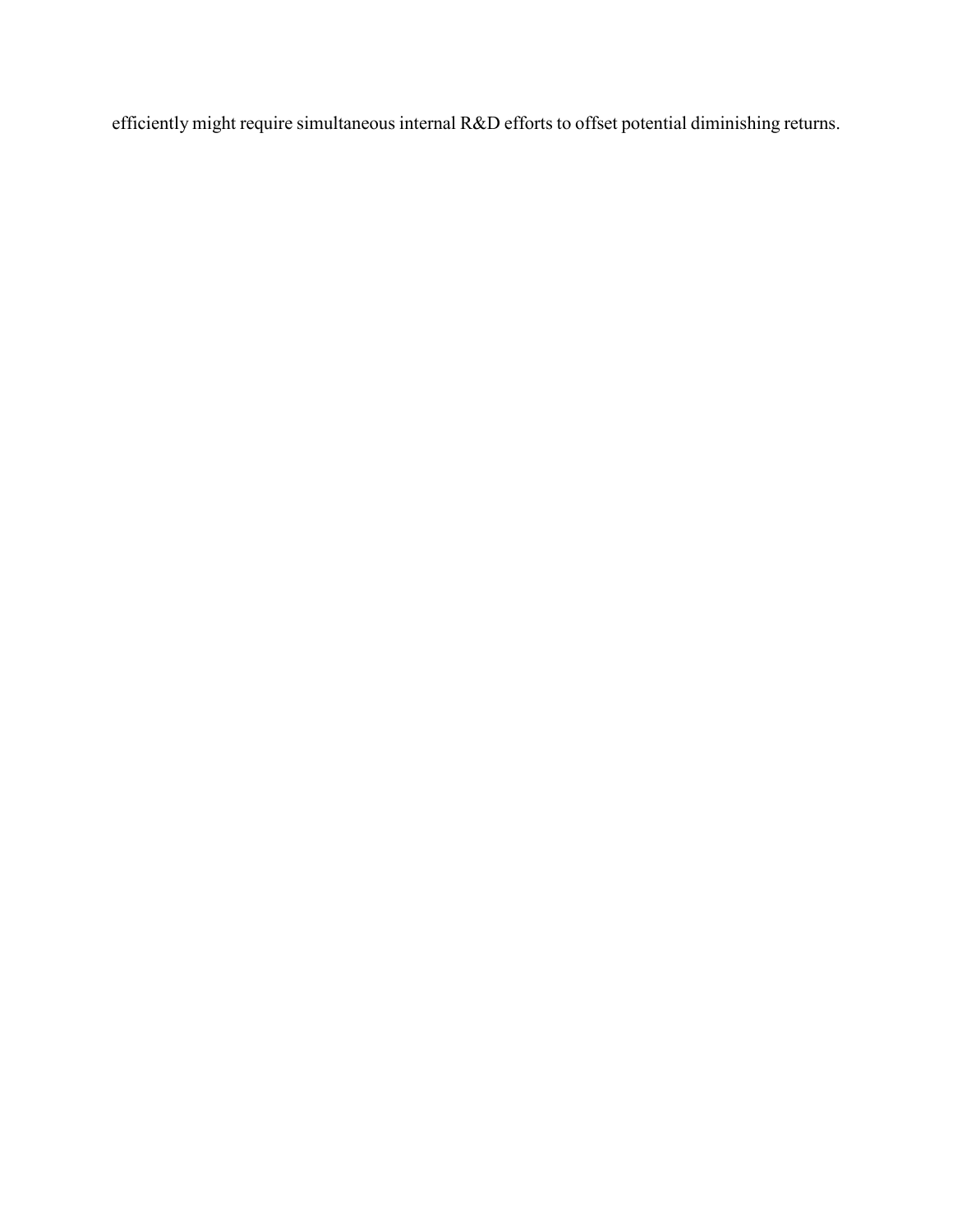# **References**

- Barney, J. (1991). Firm Resources and Sustained Competitive Advantage. *Journal of Management*, 17(1), 99-120.
- Bazigos, M., De Smet, A., & Gagnon, C. (2015). Why agility pays. *McKinsey Quarterly*, (4), 28- 35.
- Belderbos, R., Faems, D., Leten, B., & Looy, B. (2010). Technological Activities and Their Impact on the Financial Performance of the Firm: Exploitation and Exploration within and between Firms. *Journal of Product Innovation Management, 27*(6), 869-882.
- Bossink, B. (2002). The development of co–innovation strategies: Stages and interaction patterns in interfirm innovation. *R&D Management*, 32(4), 311-320.
- Cankurtaran, P., Langerak, F., & Griffin, A. (2013). Consequences of new product development speed: A meta‐analysis. *Journal of Product Innovation Management*, 30(3), 465-486.
- Cassiman, B., & Veugelers, R. (2006). In search of complementarity in innovation strategy: Internal R&D and external knowledge acquisition. *Management science*, 52(1), 68-82.
- Chesbrough, H. (2017). The Future of Open Innovation: The future of open innovation is more extensive, more collaborative, and more engaged with a wider variety of participants. *Research-Technology Management*, 60(1), 35-38.
- Chesbrough, H. (2003*). Open Innovation: The New Imperative for Creating and Profiting from Technology.* Boston: Harvard Business School Press.
- Cohen, W., & Levinthal, D. (1990). Absorptive Capacity: A New Perspective on Learning and Innovation. *Administrative Science Quarterly, 35*(1), 128-152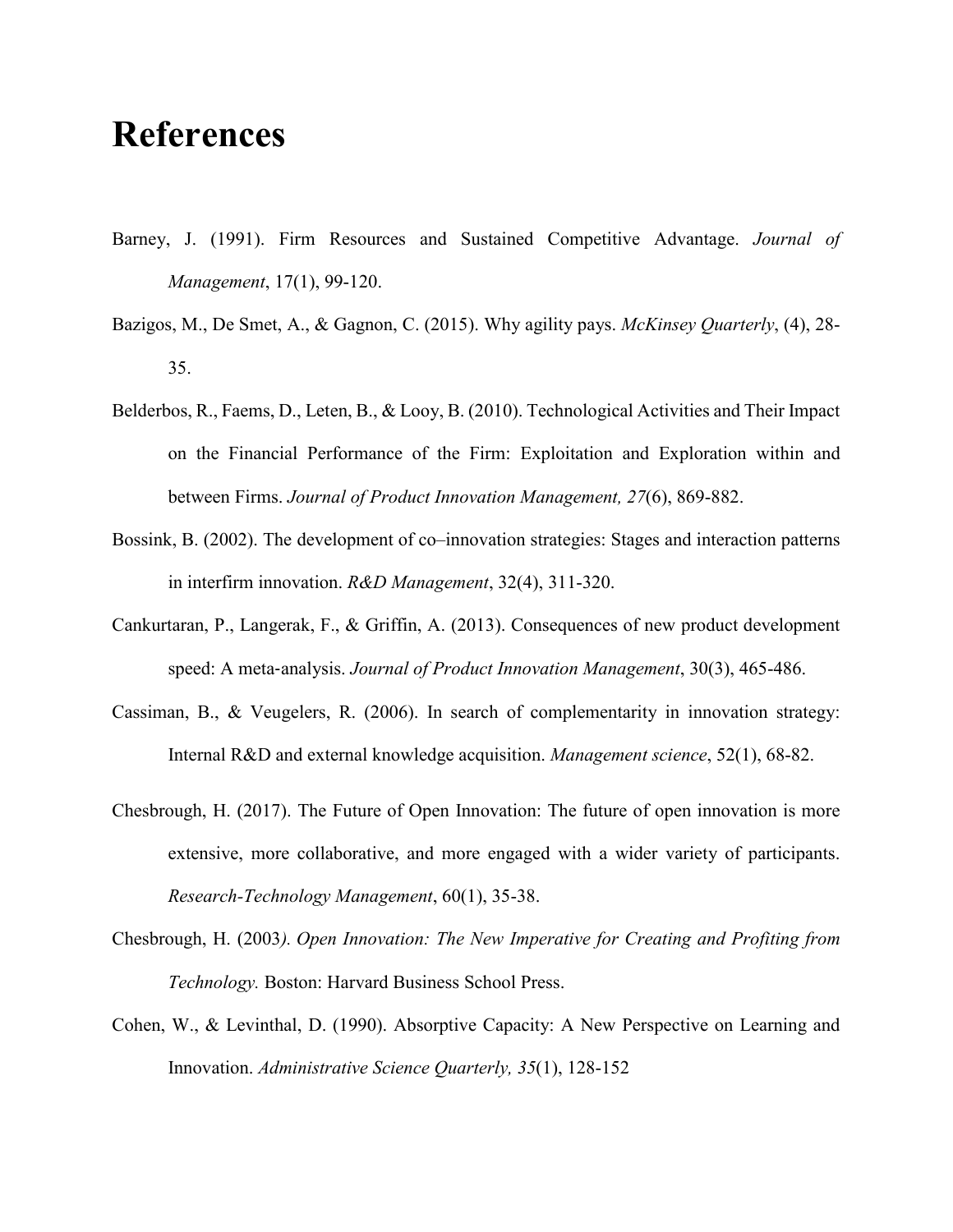- Frenz M., & Ietto-Gillies, G. (2009). The impact on innovation performance of different sources of knowledge: Evidence from the UK Community Innovation Survey. *Research Policy*, 38(7), 1125-1135.
- Grant, R. M. (1996). Prospering in Dynamically-Competitive Environments: Organizational Capability as Knowledge Integration*. Organization Science*, 7(4), 375-387.
- Helfat, C. (2018). The dynamics of capability search and creation. *Industrial and Corporate Change,* 27(6), 1155-1157.
- Hall, B., Helmers, C., Rogers, M., & Sena, V. (2014). The Choice between Formal and Informal Intellectual Property: A Review. Journal of Economic Literature, 52(2), 375-423.3
- Hargadon, A. (2003). *How breakthroughs happen: The surprising truth about how companies innovate.* Boston: Harvard business school press.
- Hargadon, A., & Sutton, R. (1997). Technology brokering and innovation in a product development firm*. Administrative Science Quarterly*, 42(4), 716-749.
- Hilbert, M., & López, P. (2011). The world's technological capacity to store, communicate, and compute information. *Science*., 332(6025), 60-65.
- Koput, K. W. (1997). A chaotic model of innovative search: some answers, many questions. *Organization Science*, *8*(5), 528-542.
- Laursen, K., & Salter, A. (2006). Open for innovation: The role of openness in explaining innovation performance among U.K. manufacturing firms. *Strategic Management Journal*, 27(2), 131-150.
- Leiponen, A., & Helfat, C. (2010). Innovation objectives, knowledge sources, and the benefits of breadth*. Strategic Management Journal*, 31(2), 224-236.

Lemley, M. (2012). The myth of the sole inventor. *Michigan Law Review*, 110(5), 709-760.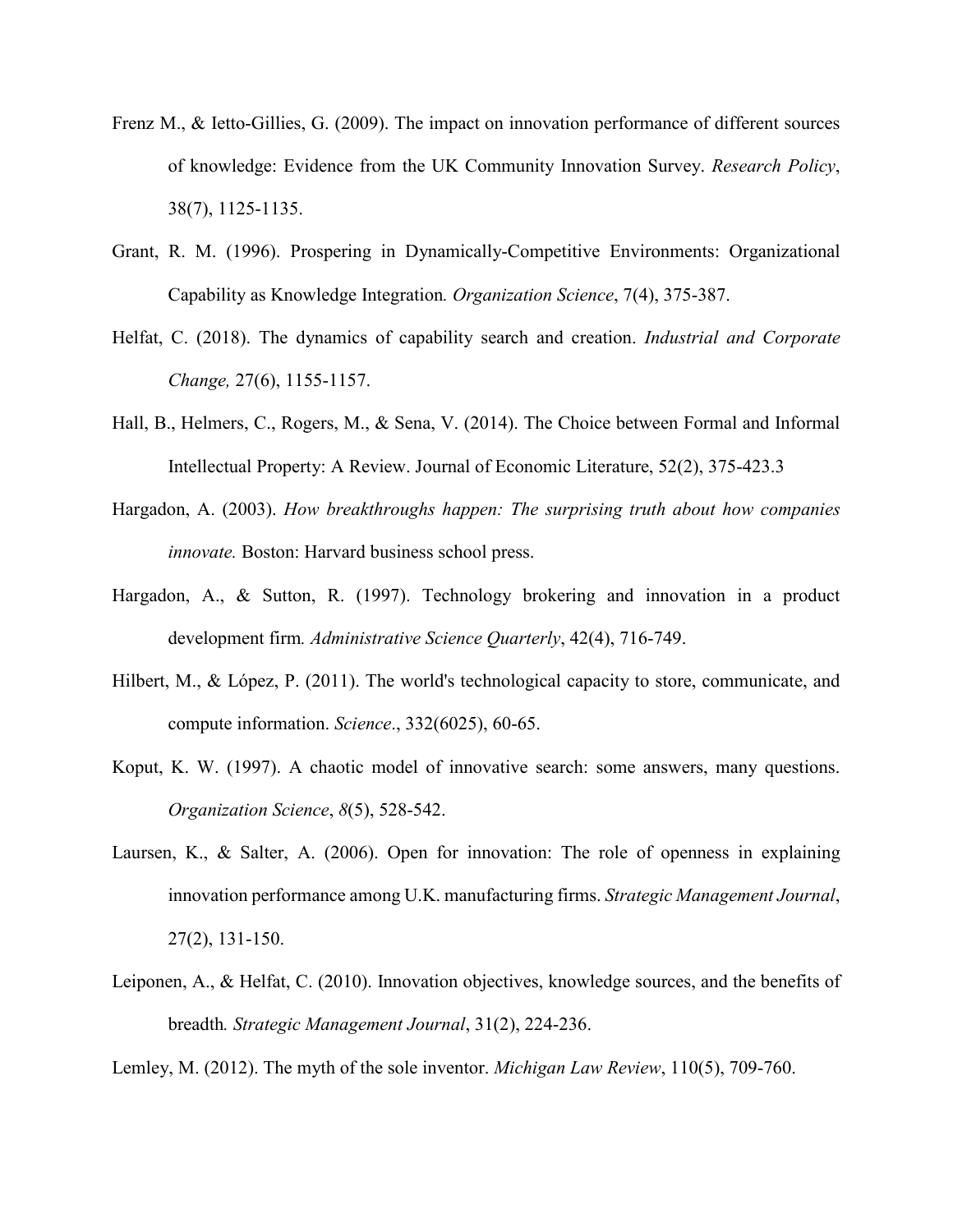- Lieberman, M. B., & Montgomery, D. B. (1988). First‐mover advantages. *Strategic management journal*, 9(S1), 41-58.
- McAfee, A., & Brynjolfsson, E. (2008). Investing in the IT That Makes a Competitive Difference. *Harvard Business Review*, 86(7,8), 98-107.
- Ocasio, W. (1997). Towards an attention‐based view of the firm. *Strategic management journal*, *18*(S1), 187-206.
- OECD. (2005). *Oslo manual: Guidelines for collecting and interpreting innovation data (3rd ed.)*. Paris: Organization for Economic Co-operation and Development.
- Overby E., Bharadwaj A., & Sambamurthy V. (2006). Enterprise agility and the enabling role of information technology. *European Journal of Information Systems*, 15(2), 120-131.
- Pisano, G. (2017). Toward a prescriptive theory of dynamic capabilities: Connecting strategic choice, learning, and competition. Industrial and Corporate Change, 26(5), 747-762.
- Penrose, E. (1959). The theory of the growth of the firm. Oxford: Blackwell.
- Reeves, M., Fink, T., Palma, R., & Harnoss, J. (2017). Harnessing the Secret Structure of Innovation. *MIT Sloan Management Review*, 59(1), 37-41.
- Rothwell, R. (1992). Successful industrial innovation: critical factors for the 1990s. *R&D Management*, 22(3), 221-240.
- Rothwell, R. (1977). The characteristics of successful innovators and technically progressive firms (with some comments on innovation research). *R&D Management*, 7(3), 191-206.
- Rothwell R., Freeman C., Horlsey A., Jervis V. , Robertson A., & Townsend J. (1974). SAPPHO updated - project SAPPHO phase II. *Research Policy*, 3(3), 258-291.
- Simon H.A. 1947. *Administrative Behavior: A Study of Decision-Making Process in Administrative Organization.*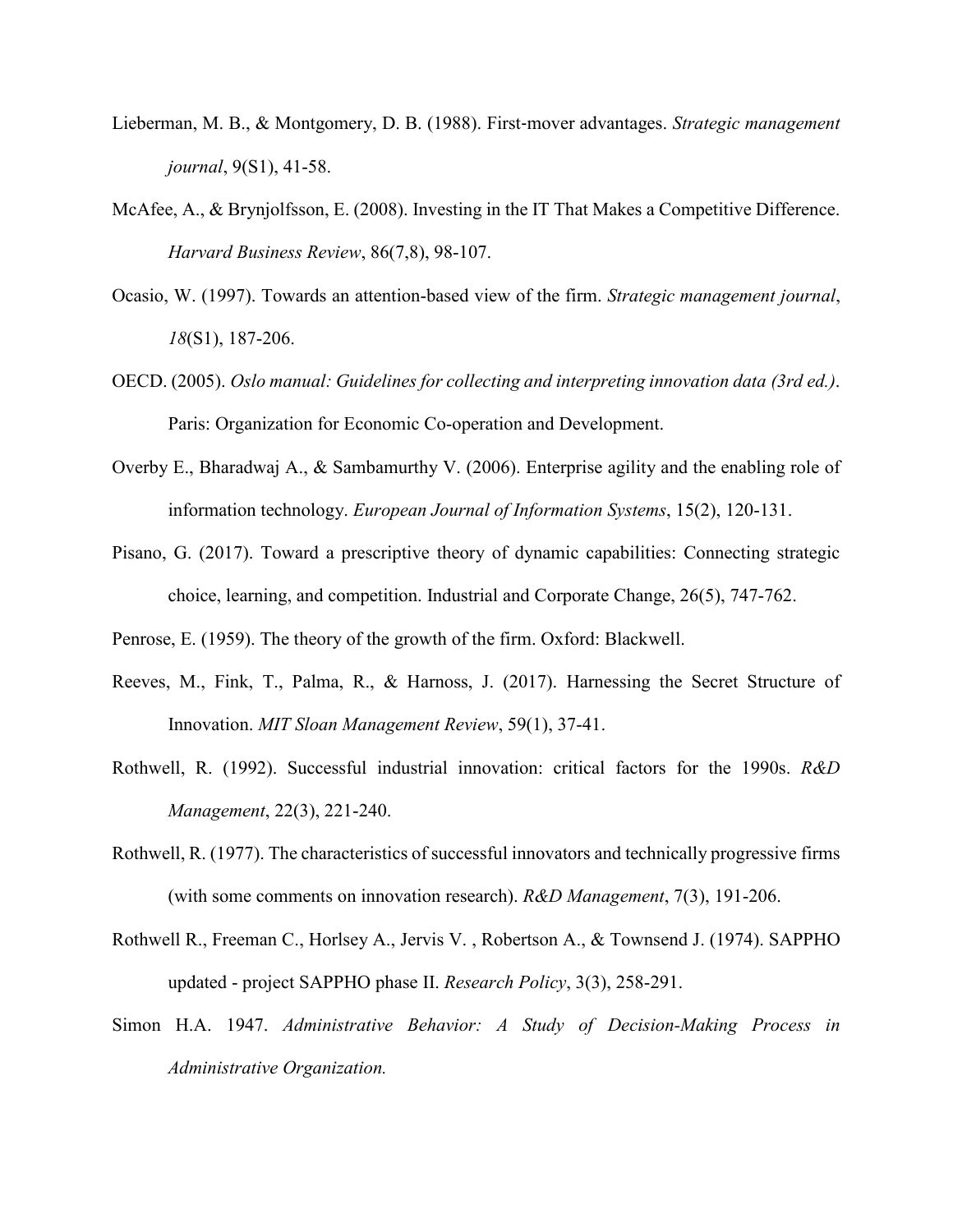- Salge, T., Farchi, T., Barrett, M., & Dopson, S. (2013). When Does Search Openness Really Matter? A Contingency Study of Health‐Care Innovation Projects. *Journal of Product Innovation Management,30*(4), 659-676.
- Stalk, G. (1988). Time -- The Next Source of Competitive Advantage. *Harvard Business Review*, 66(4), 41.
- Teece, D. (1986). Profiting from technological innovation: Implications for integration, collaboration, licensing and public policy. *Research Policy*, 15(6), 285-305.
- Veugelers, R., & Cassiman, B. (1999). Make and buy in innovation strategies: Evidence from Belgian manufacturing firms. *Research Policy*, 28(1), 63-80.
- Von Hippel, E. (1986). Lead Users: A Source of Novel Product Concepts. *Management Science*, 32(7), 791.
- Williamson, P., & Yin, E. (2014). Accelerated innovation: The new challenge from China. *MIT Sloan Management Review*, 55(4), 27-34.
- Zhu, X., Xiao, Z., Dong, M., & Gu, J. (2019). The fit between firms' open innovation and business model for new product development speed: A contingent perspective. *Technovation, 86- 87*, 75-85.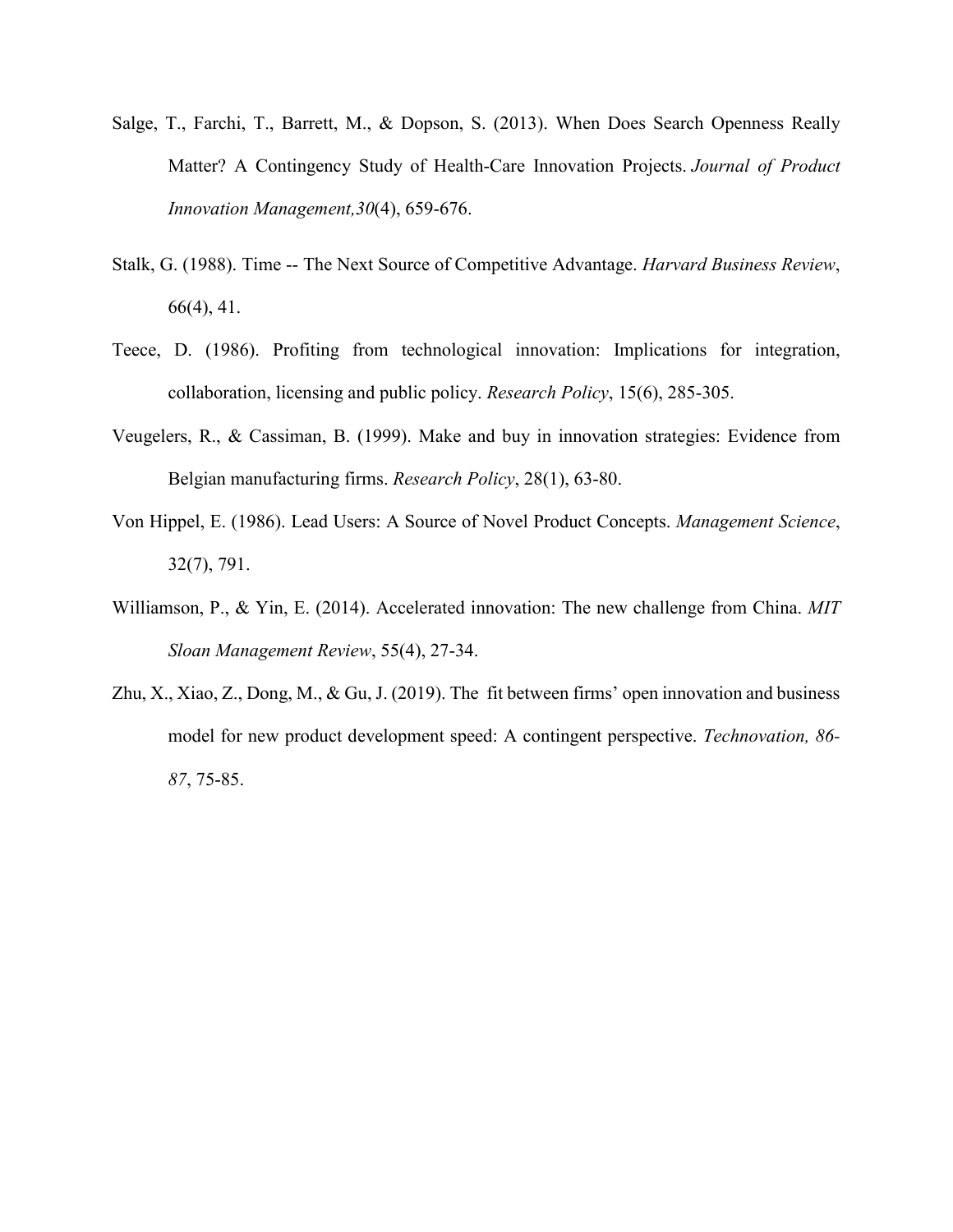| <b>VARIABLE</b>    | <b>DESCRIPTION</b>                                                                                               | N   | $\mu$ | σ    | <b>MIN</b> | <b>MAX</b> |
|--------------------|------------------------------------------------------------------------------------------------------------------|-----|-------|------|------------|------------|
|                    |                                                                                                                  |     |       |      |            |            |
| <b>LEADTIME</b>    | 4-point likert indication of how efficient<br>lead-time was with regard to appropriation.                        | 852 | 1.16  | 1.18 | $\theta$   | 3          |
| <b>BREADTH</b>     | Total number of external information<br>sources used.                                                            | 852 | 7.53  | 3.06 | 0          | 11         |
| <b>DEPTH</b>       | Total number of external information<br>sources for which the company indicated<br>the maximum importance.       | 852 | 2.07  | 1.68 | 0          | 11         |
| <b>SUPPLIERS</b>   | Indicates on a 4 point scale how intensively<br>the company used suppliers as a source of<br>information.        | 852 | 2.12  | 0.90 | 0          | 3          |
| <b>CLIENTS</b>     | Indicates on a 4 point scale how intensively<br>the company used clients as a source of<br>information.          | 852 | 1.83  | 1.09 | 0          | 3          |
| <b>COMPETITORS</b> | Indicates on a 4 point scale how intensively<br>the company used competitors as a source<br>of information.      | 852 | 1.52  | 0.95 | 0          | 3          |
| <b>CONSULTANTS</b> | Indicates on a 4 point scale how intensively<br>the company used consultants as a source<br>of information.      | 852 | 1.11  | 1.00 | 0          | 3          |
| <b>SCIENCE</b>     | Indicates on a 4 point scale how intensively<br>the company used science/academia as a<br>source of information. | 852 | 1.47  | 1.00 | 0          | 3          |

## *Table 1. Descriptive Statistics2*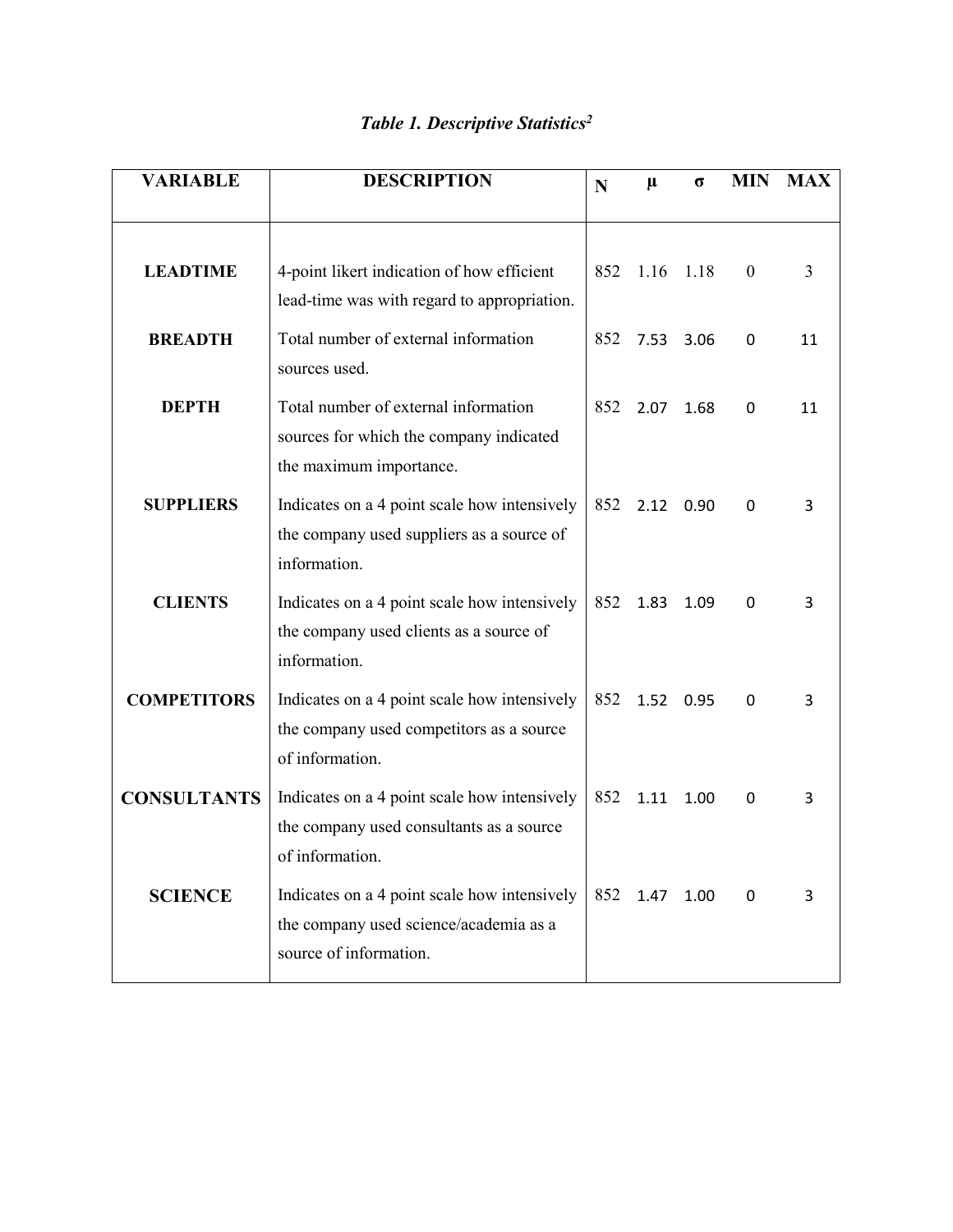| <b>VARIABLE</b>                   | <b>DESCRIPTION</b>                                                                           | N   | $\mu$  | $\sigma$ | <b>MIN</b> | <b>MAX</b>   |
|-----------------------------------|----------------------------------------------------------------------------------------------|-----|--------|----------|------------|--------------|
| <b>CO-DEVELOP</b>                 | Indicates whether the<br>company realized its<br>innovation with third party<br>involvement. | 852 | 0.67   | 0.47     | 0.00       | $\mathbf{1}$ |
| <b>PATENT</b><br><b>INTENSITY</b> | Depreciated patent stock per<br>employee                                                     | 852 | 0.02   | 0.07     | 0.00       | $\mathbf{1}$ |
| <b>R&amp;D INTENSITY</b>          | R&D expenditures (2012) per<br>employee                                                      | 852 | 12.00  | 27.02    | 0.00       | 231.5        |
| <b>AGE</b>                        | Age of the firm                                                                              | 852 | 26.56  | 18.70    | 3.00       | 179          |
| <b>EMP</b>                        | Number of employees                                                                          | 852 | 140.84 | 378.58   | 2.00       | 4280         |

## *Table 1. Descriptive Statistics Cnt'd[3](#page-28-0)*

<span id="page-28-0"></span><sup>&</sup>lt;sup>3</sup> From the sample, 20 companies were dropped due to a suspiciously high sales product (>15mio per employee) or productivity growth (x2), indicating there might be some error in the response (i.e. the unit which was reported for might not be identified since there is a 'mismatch' between 2 measures of size, employment and turnover).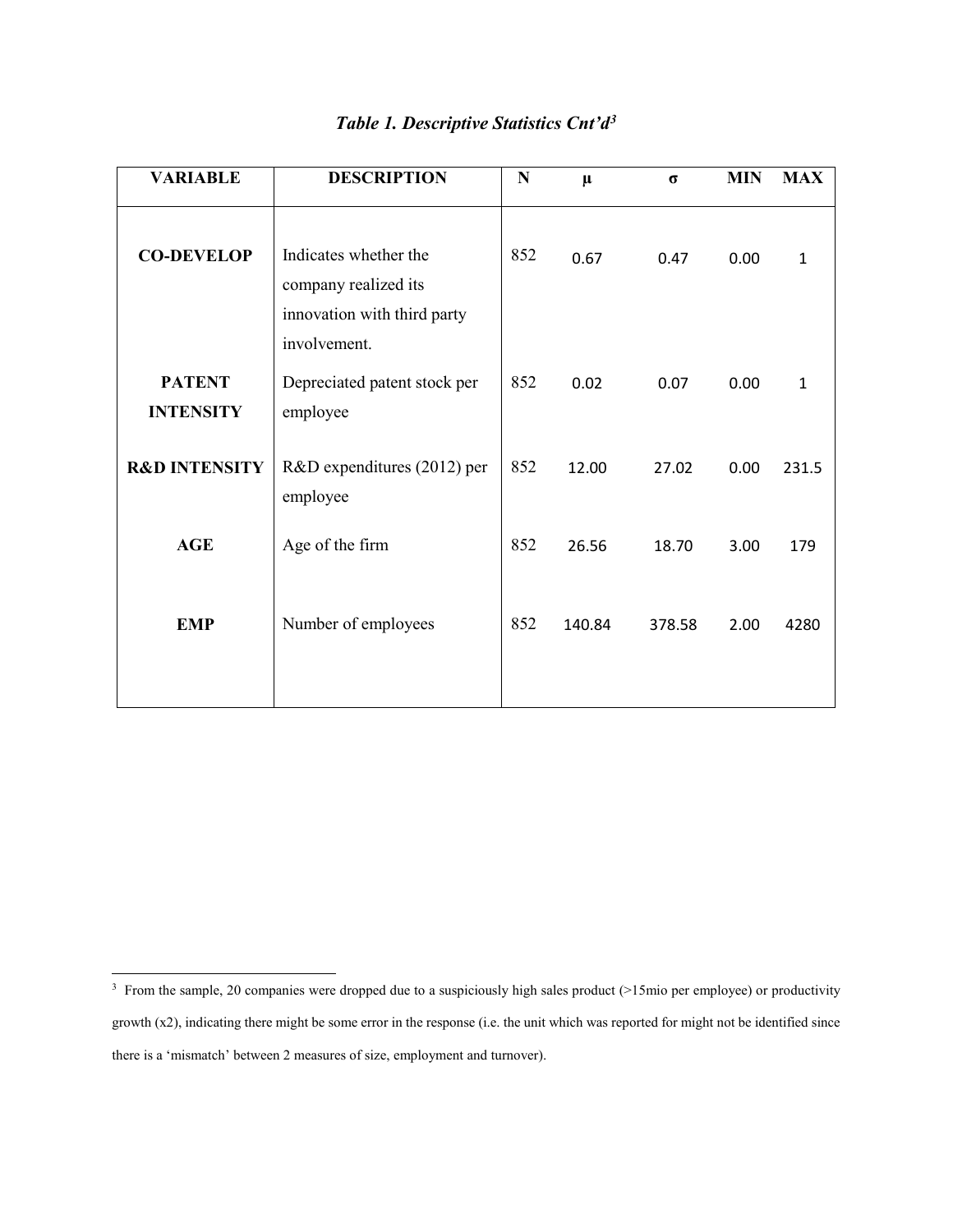| <b>Sectors</b>  | <b>SECTOR DESCRIPTION</b>                                                                                                            | N   | R. Freq |
|-----------------|--------------------------------------------------------------------------------------------------------------------------------------|-----|---------|
| Sector 1        | Food, beverage, tobacco                                                                                                              | 116 | 0.14    |
| <b>Sector 2</b> | Textile, clothing and leather industry                                                                                               | 37  | 0.04    |
| Sector 3        | Manufacture of cokes, chemicals, pharmaceuticals,<br>rubber and plastic                                                              | 91  | 0.1     |
| <b>Sector 4</b> | Manufacture of non-ferro minerals, metals and metal<br>products (no machinery and equipment)                                         | 82  | 0.1     |
| Sector 5        | Manufacture of electrical equipment, IT-products,<br>electronic and optical products                                                 | 54  | 0.06    |
| Sector 6        | Manufacture of machinery, equipment, tools and<br>transport                                                                          | 74  | 0.08    |
| Sector 7        | Wholesale                                                                                                                            | 72  | 0.09    |
| Sector 8        | Telecomunication, software design and programming,<br>computer-consultancy, information services, architects<br>and engineering, R&D | 217 | 0.26    |
| Sector 9        | Remaining sub-sectors                                                                                                                | 109 | 0.13    |

## *Table 2. Sector Distribution for N=852*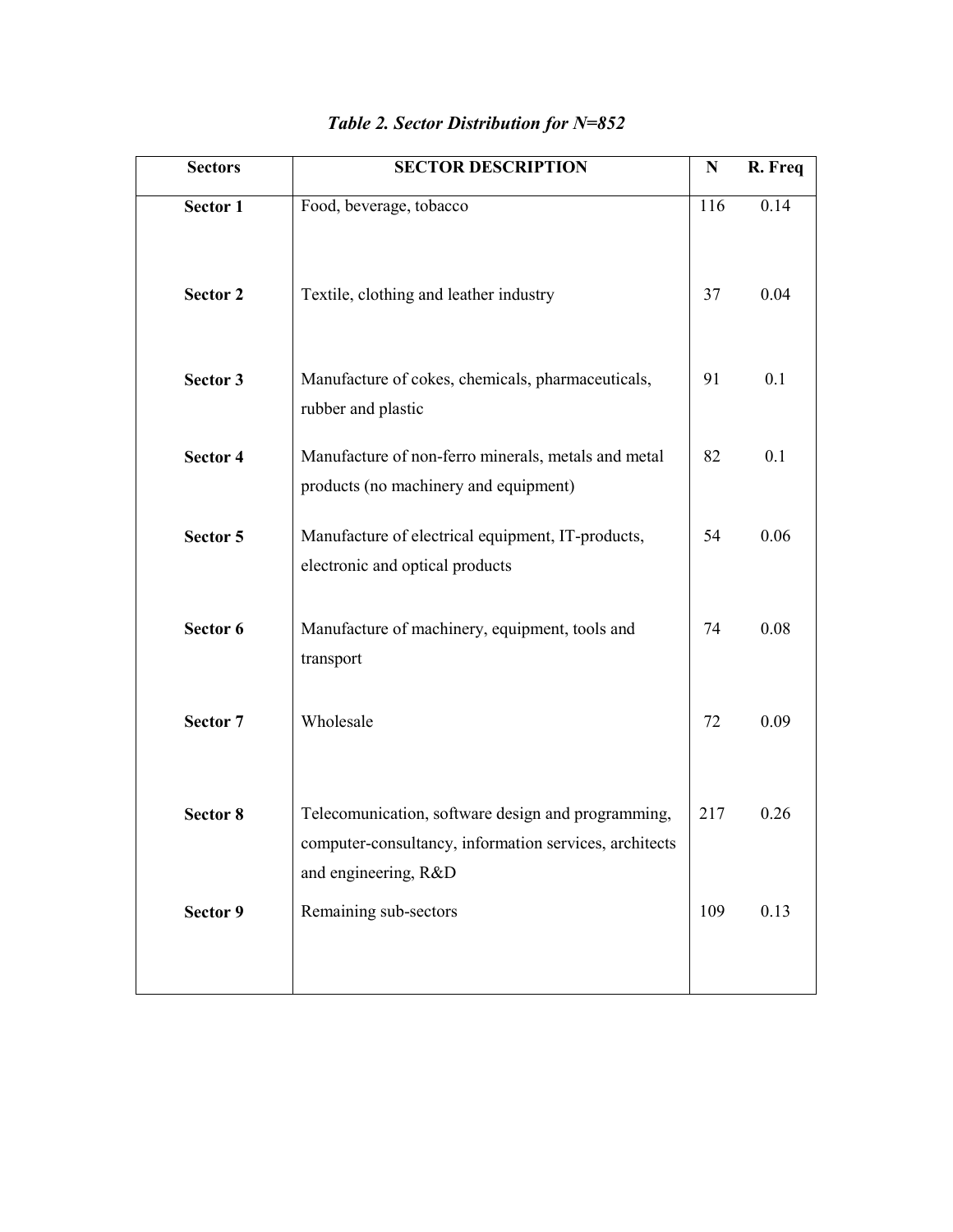| <b>Pairwise correlation</b>  | 1            | $\mathbf{2}$ | $\mathbf{3}$ | 4            | 5            | 6            | $\overline{7}$ | 8            | 9            | 10           | 11           | 12           |
|------------------------------|--------------|--------------|--------------|--------------|--------------|--------------|----------------|--------------|--------------|--------------|--------------|--------------|
| 1. LEADTIME                  | $\mathbf{1}$ |              |              |              |              |              |                |              |              |              |              |              |
| 2. BREADTH                   | 0.28         | $\mathbf{1}$ |              |              |              |              |                |              |              |              |              |              |
| 3. DEPTH                     | 0.22         | 0.45         | $\mathbf{1}$ |              |              |              |                |              |              |              |              |              |
| <b>4. SUPPLIERS</b>          | 0.17         | 0.48         | 0.48         | $\mathbf{1}$ |              |              |                |              |              |              |              |              |
| 5. CLIENTS                   | 0.24         | 0.57         | 0.48         | 0.23         | $\mathbf{1}$ |              |                |              |              |              |              |              |
| <b>6. COMPETITORS</b>        | 0.17         | 0.64         | 0.54         | 0.38         | 0.46         | $\mathbf{1}$ |                |              |              |              |              |              |
| 7. CONSULTANTS               | 0.19         | 0.62         | 0.46         | 0.24         | 0.28         | 0.35         | $\mathbf{1}$   |              |              |              |              |              |
| 8. SCIENCE                   | 0.23         | 0.68         | 0.52         | 0.35         | 0.29         | 0.47         | 0.45           | $\mathbf{1}$ |              |              |              |              |
| 9. CO-DEVELOP                | 0.17         | 0.15         | 0.12         | 0.18         | 0.04         | 0.12         | 0.18           | 0.09         | $\mathbf{1}$ |              |              |              |
| 10. PAT. INTENSITY           | 0.07         | 0.11         | 0.06         | $-0.02$      | 0.09         | $-0.01$      | 0.16           | 0.12         | $-0.00$      | $\mathbf{1}$ |              |              |
| <b>11. R&amp;D INTENSITY</b> | 0.18         | 0.22         | 0.21         | $-0.02$      | 0.19         | 0.13         | 0.26           | 0.22         | 0.03         | 0.34         | $\mathbf{1}$ |              |
| 12. LNAGE                    | $-0.01$      | 0.02         | 0.02         | 0.10         | 0.03         | 0.01         | $-0.02$        | $-0.01$      | 0.07         | $-0.16$      | $-0.19$      | $\mathbf{1}$ |
| 13.LNEMP                     | 0.17         | 0.28         | 0.16         | 0.14         | 0.16         | 0.17         | 0.18           | 0.18         | 0.22         | $-0.08$      | $-0.03$      | 0.36         |

## *Table 3. Bivariate correlations*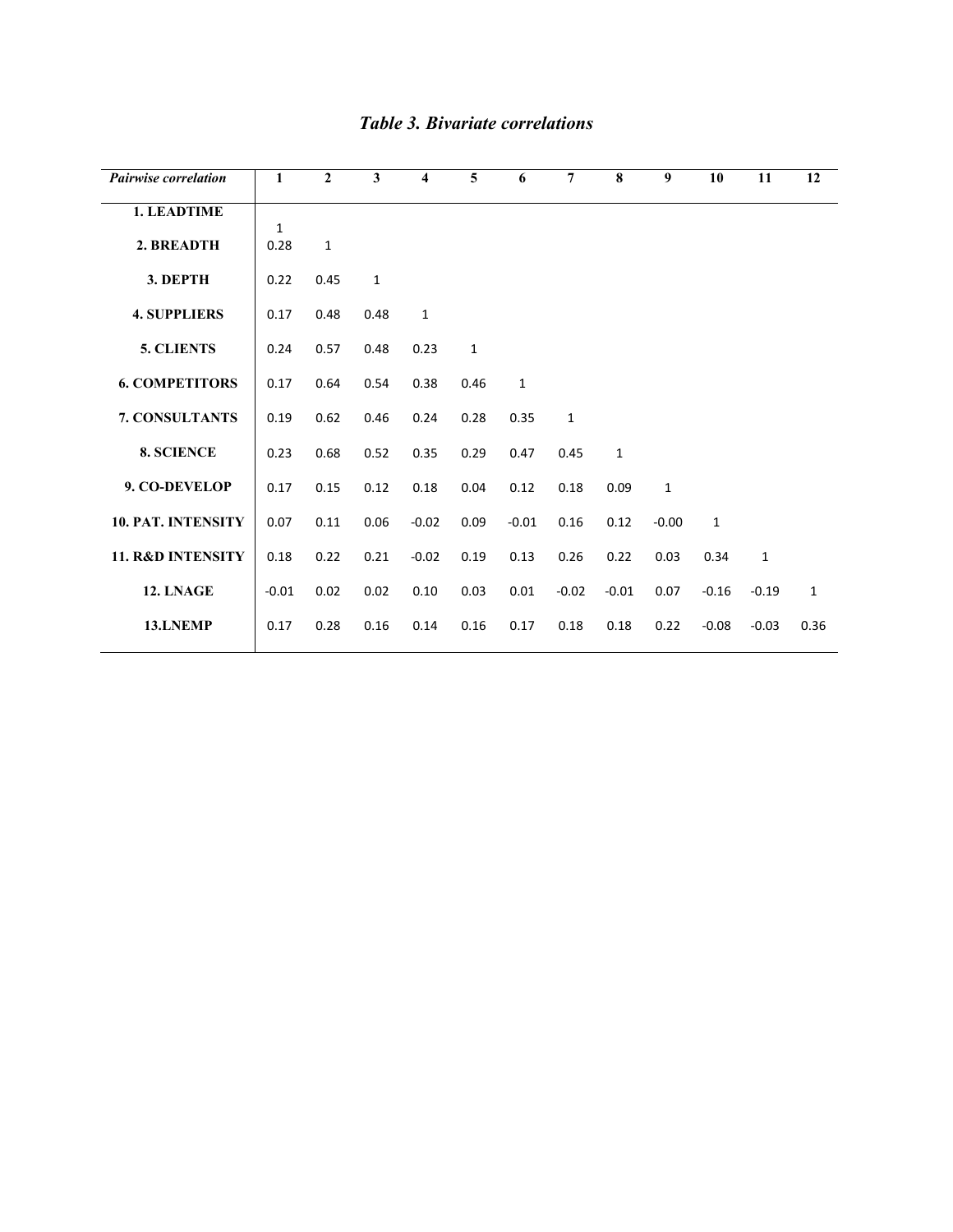#### *Table 4. Breadth and Depth of Knowledge*

| b/se                    | <b>LEAD TIME</b> | <b>LEAD TIME</b> | <b>LEAD TIME</b> |
|-------------------------|------------------|------------------|------------------|
| <b>BREADTH</b>          | $0.217***$       | $0.198***$       | $0.202***$       |
|                         | (0.063)          | (0.066)          | (0.066)          |
|                         |                  |                  |                  |
| <b>BREADTH_SQUARED</b>  | $-0.009**$       | $-0.009*$        | $-0.011**$       |
|                         | (0.005)          | (0.005)          | (0.005)          |
|                         |                  |                  |                  |
| <b>DEPTH</b>            | $0.301***$       | $0.284***$       | $0.287***$       |
|                         | (0.065)          | (0.066)          | (0.066)          |
|                         |                  |                  |                  |
| <b>DEPTH_SQUARED</b>    | $-0.031***$      | $-0.031***$      | $-0.030***$      |
|                         | (0.009)          | (0.009)          | (0.009)          |
| <b>CLOSED</b>           |                  | $-.322***$       | $0.307***$       |
|                         |                  | (0.086)          | (0.088)          |
|                         |                  |                  |                  |
| <b>PATENT INTENSITY</b> |                  | 0.039            | 0.132            |
|                         |                  | (0.623)          | (0.642)          |
|                         |                  |                  |                  |
| <b>R&amp;DINTENSITY</b> |                  | $0.005***$       | $0.005***$       |
|                         |                  | (0.002)          | (0.002)          |
|                         |                  |                  |                  |
| <b>LNAGE</b>            |                  |                  | $-0.049$         |
|                         |                  |                  | (0.064)          |
|                         |                  |                  |                  |
| <b>LNEMP</b>            |                  |                  | $0.064**$        |
|                         |                  |                  | (0.032)          |
|                         |                  |                  |                  |
| <b>Sectors</b>          |                  |                  | Incl.**          |
|                         |                  | $1.414***$       | $1.532***$       |
| cut1                    | 1.285***         |                  |                  |
| _cons                   | (0.211)          | (0.214)          | (0.299)          |
|                         |                  |                  |                  |
| cut2                    | $1.673***$       | 1.809***         | 1.936***         |
| _cons                   | (0.213)          | (0.216)          | (0.301)          |
|                         |                  |                  |                  |
|                         |                  |                  |                  |
| cut3                    | 2.387***         | $2.535***$       | 2.674***         |
| _cons                   | (0.216)          | (0.219)          | (0.303)          |
|                         |                  |                  |                  |
| Pseudo R2               | 0.049            | 0.061            | 0.073            |
| #obs                    | 852              | 852              | 852              |
| Wald                    | 107.96           | 133.61           | 159.64           |
| Sig                     | 0.000            | 0.000            | 0.000            |

*Ordered Probit Regressions* 

*(Notes: Significance levels: \*\*\* 1 pct. or less; \*\* less than 5 pct. , \* less than 10 pct.)*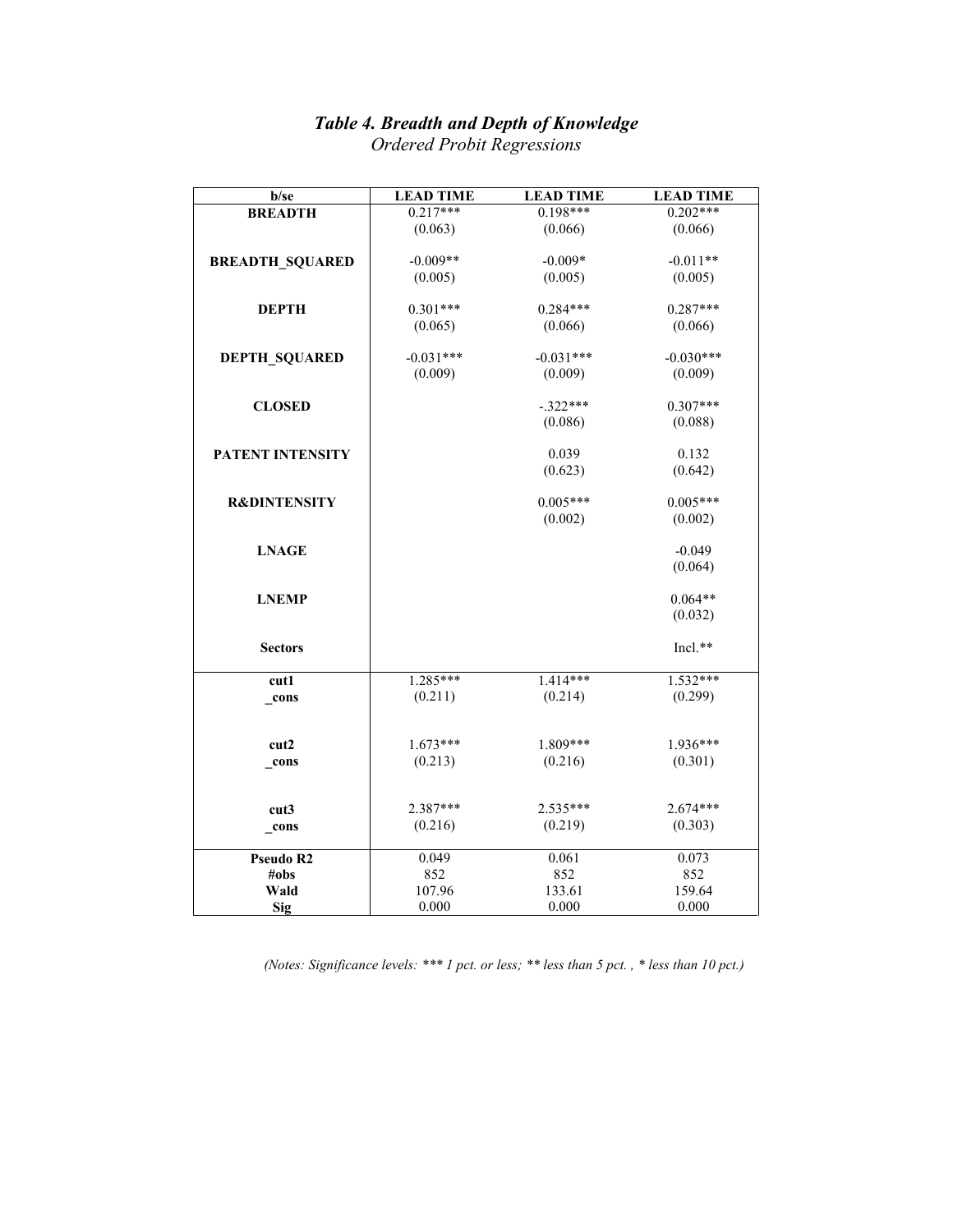## *Figure 1. Returns to BREADTH*





## *Figure 2. Returns to DEPTH*

*Linear Prediction for LEADTIME in Relation to Knowledge Sourcing DEPTH Derived From the Ordered Probit Estimation.*

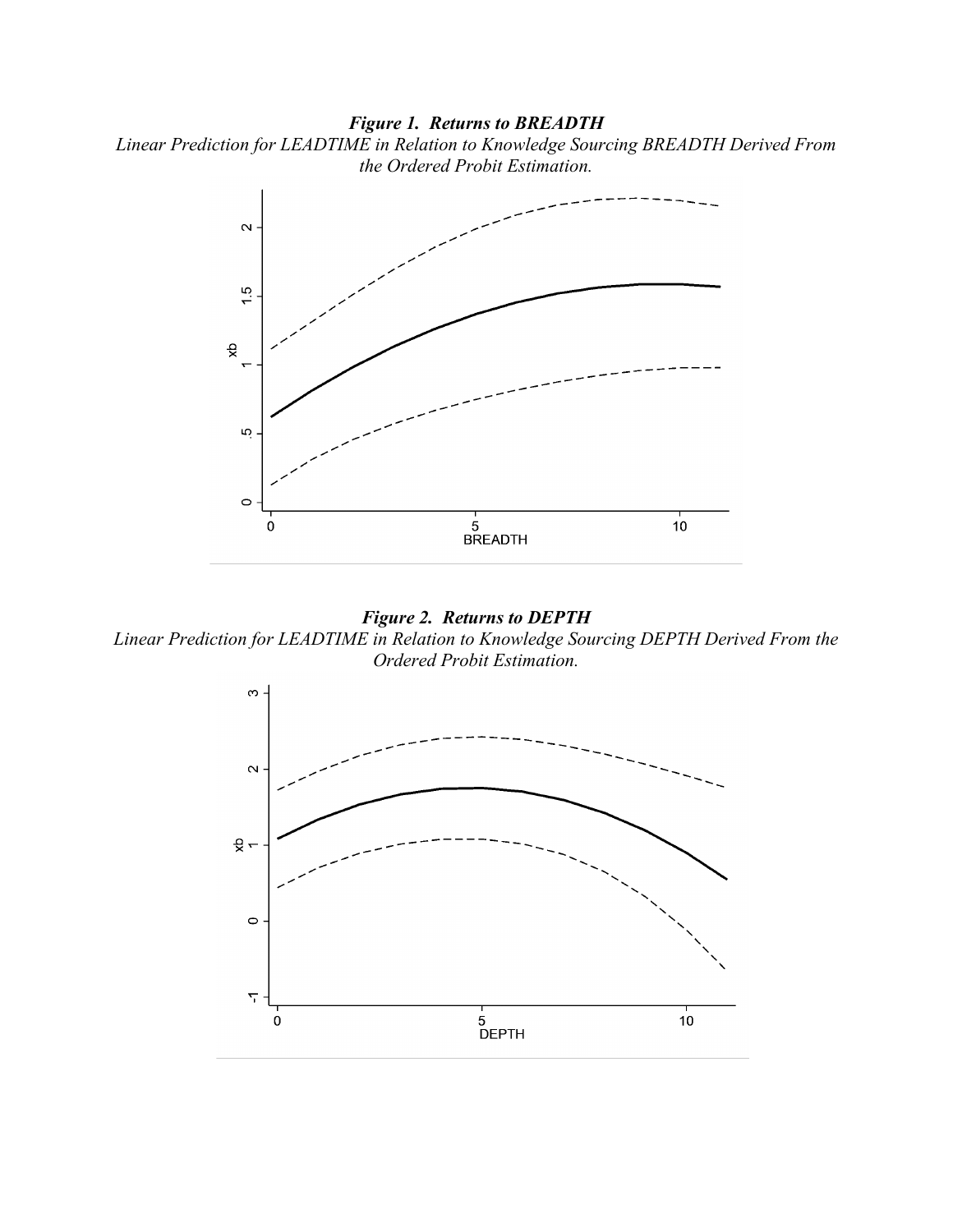#### *Table 5. Intensity of Use of Specific of Knowledge Sources Ordered Probit Regressions*

| $0.127**$<br><b>SUPPLIERS</b><br>$0.125**$<br>$0.130**$<br>(0.051)<br>(0.050)<br>(0.052)<br>$0.200***$<br><b>CLIENTS</b><br>$0.206***$<br>$0.191***$<br>(0.042)<br>(0.042)<br>(0.042)<br>$-0.034$<br>$-0.042$<br><b>COMPETITORS</b><br>$-0.028$<br>(0.052)<br>(0.053)<br>(0.053)<br>$0.079*$<br>0.023<br>0.018<br><b>CONSULTANTS</b><br>(0.046)<br>(0.047)<br>(0.045)<br>$0.160***$<br>$0.148***$<br>$0.113**$<br><b>SCIENCE</b><br>(0.048)<br>(0.048)<br>(0.049)<br>$0.359***$<br>$0.340***$<br><b>CLOSED</b><br>(0.087)<br>(0.089)<br>$-0.01$<br>0.113<br>PATENT INTENSITY<br>(0.630)<br>(0.647) |
|----------------------------------------------------------------------------------------------------------------------------------------------------------------------------------------------------------------------------------------------------------------------------------------------------------------------------------------------------------------------------------------------------------------------------------------------------------------------------------------------------------------------------------------------------------------------------------------------------|
|                                                                                                                                                                                                                                                                                                                                                                                                                                                                                                                                                                                                    |
|                                                                                                                                                                                                                                                                                                                                                                                                                                                                                                                                                                                                    |
|                                                                                                                                                                                                                                                                                                                                                                                                                                                                                                                                                                                                    |
|                                                                                                                                                                                                                                                                                                                                                                                                                                                                                                                                                                                                    |
|                                                                                                                                                                                                                                                                                                                                                                                                                                                                                                                                                                                                    |
|                                                                                                                                                                                                                                                                                                                                                                                                                                                                                                                                                                                                    |
|                                                                                                                                                                                                                                                                                                                                                                                                                                                                                                                                                                                                    |
|                                                                                                                                                                                                                                                                                                                                                                                                                                                                                                                                                                                                    |
|                                                                                                                                                                                                                                                                                                                                                                                                                                                                                                                                                                                                    |
|                                                                                                                                                                                                                                                                                                                                                                                                                                                                                                                                                                                                    |
|                                                                                                                                                                                                                                                                                                                                                                                                                                                                                                                                                                                                    |
|                                                                                                                                                                                                                                                                                                                                                                                                                                                                                                                                                                                                    |
|                                                                                                                                                                                                                                                                                                                                                                                                                                                                                                                                                                                                    |
|                                                                                                                                                                                                                                                                                                                                                                                                                                                                                                                                                                                                    |
|                                                                                                                                                                                                                                                                                                                                                                                                                                                                                                                                                                                                    |
|                                                                                                                                                                                                                                                                                                                                                                                                                                                                                                                                                                                                    |
|                                                                                                                                                                                                                                                                                                                                                                                                                                                                                                                                                                                                    |
|                                                                                                                                                                                                                                                                                                                                                                                                                                                                                                                                                                                                    |
|                                                                                                                                                                                                                                                                                                                                                                                                                                                                                                                                                                                                    |
|                                                                                                                                                                                                                                                                                                                                                                                                                                                                                                                                                                                                    |
| $0.005***$<br>$0.005***$<br><b>R&amp;D INTENSITY</b>                                                                                                                                                                                                                                                                                                                                                                                                                                                                                                                                               |
| (0.002)<br>(0.002)                                                                                                                                                                                                                                                                                                                                                                                                                                                                                                                                                                                 |
|                                                                                                                                                                                                                                                                                                                                                                                                                                                                                                                                                                                                    |
| <b>LNAGE</b><br>$-0.059$                                                                                                                                                                                                                                                                                                                                                                                                                                                                                                                                                                           |
| (0.064)                                                                                                                                                                                                                                                                                                                                                                                                                                                                                                                                                                                            |
| $0.070**$                                                                                                                                                                                                                                                                                                                                                                                                                                                                                                                                                                                          |
| <b>LNEMP</b>                                                                                                                                                                                                                                                                                                                                                                                                                                                                                                                                                                                       |
| (0.032)                                                                                                                                                                                                                                                                                                                                                                                                                                                                                                                                                                                            |
| Incl. **<br><b>Sectors</b>                                                                                                                                                                                                                                                                                                                                                                                                                                                                                                                                                                         |
|                                                                                                                                                                                                                                                                                                                                                                                                                                                                                                                                                                                                    |
| $0.784***$<br>$0.622***$<br>$0.613**$<br>cut1                                                                                                                                                                                                                                                                                                                                                                                                                                                                                                                                                      |
| (0.123)<br>(0.133)<br>(0.257)<br>_cons                                                                                                                                                                                                                                                                                                                                                                                                                                                                                                                                                             |
|                                                                                                                                                                                                                                                                                                                                                                                                                                                                                                                                                                                                    |
| $1.167***$<br>$1.013***$<br>$1.014***$<br>cut2                                                                                                                                                                                                                                                                                                                                                                                                                                                                                                                                                     |
| (0.126)<br>(0.134)<br>(0.258)<br>cons                                                                                                                                                                                                                                                                                                                                                                                                                                                                                                                                                              |
|                                                                                                                                                                                                                                                                                                                                                                                                                                                                                                                                                                                                    |
| 1.880***<br>1.739***<br>$1.751***$<br>cut3                                                                                                                                                                                                                                                                                                                                                                                                                                                                                                                                                         |
| (0.131)<br>(0.139)<br>(0.260)<br>$_{cons}$                                                                                                                                                                                                                                                                                                                                                                                                                                                                                                                                                         |
|                                                                                                                                                                                                                                                                                                                                                                                                                                                                                                                                                                                                    |
| 0.042<br>0.056<br>0.068<br>Pseudo_R2                                                                                                                                                                                                                                                                                                                                                                                                                                                                                                                                                               |
| 852<br>852<br>852<br>#obs                                                                                                                                                                                                                                                                                                                                                                                                                                                                                                                                                                          |
| 92.419<br>Wald<br>121.986<br>148.858                                                                                                                                                                                                                                                                                                                                                                                                                                                                                                                                                               |
| Sig<br>0.000<br>0.000<br>0.000                                                                                                                                                                                                                                                                                                                                                                                                                                                                                                                                                                     |

*(Notes: Significance levels: \*\*\* 1 pct. or less; \*\* less than 5 pct. , \* less than 10 pct.)*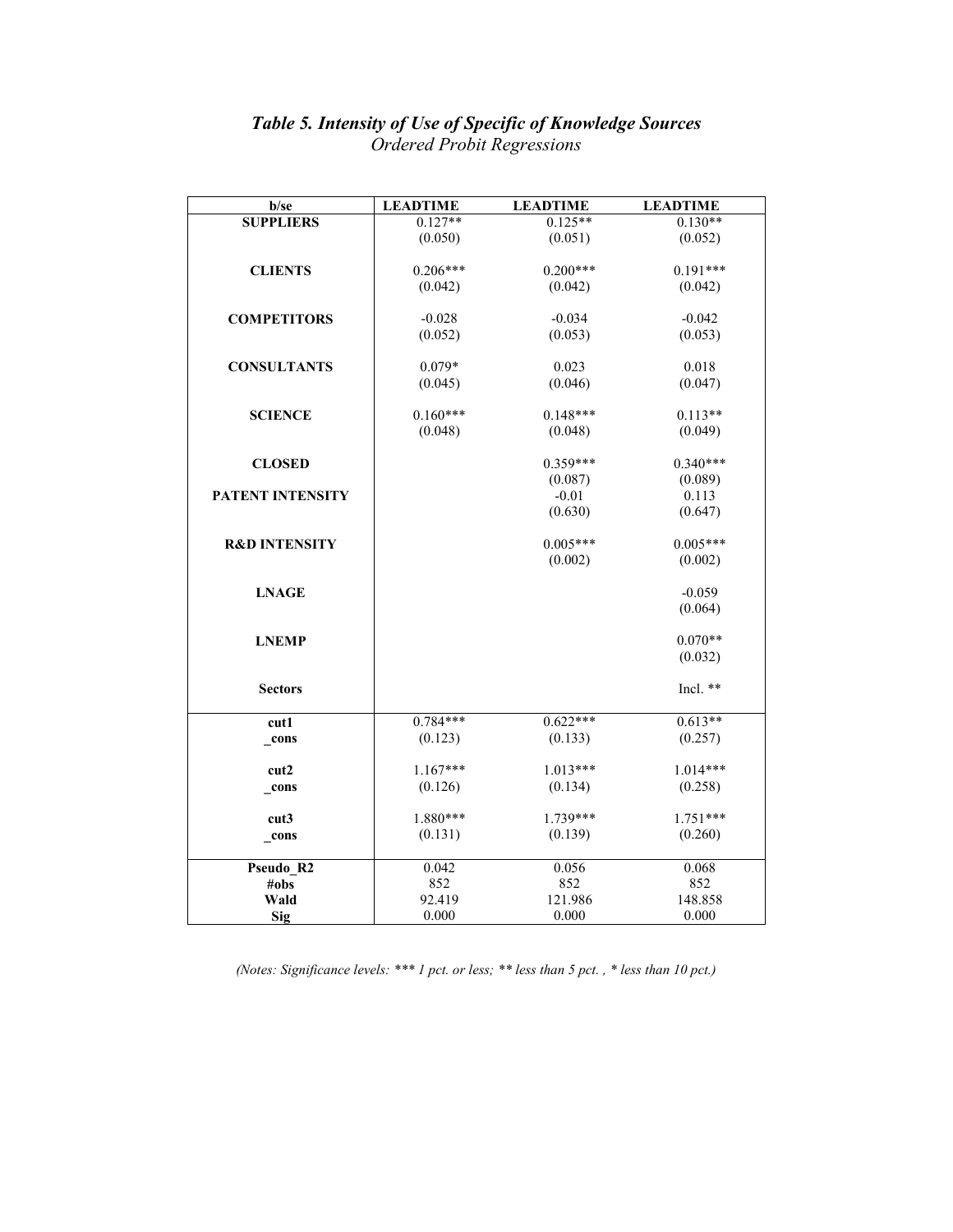| <b>CMLTAD</b>                              | <b>b</b> /se |
|--------------------------------------------|--------------|
|                                            |              |
| <b>BREADTH</b>                             | $0.28***$    |
| <b>Breadth_squared</b>                     | $-0.02***$   |
| Depth                                      | $0.37***$    |
| Depth squared                              | $-0.04***$   |
| I(>µ(R&DINTENSITY))                        | $1.32***$    |
| <b>BREADTH* I(&gt;µ(R&amp;DINTENSITY))</b> | $-0.28**$    |
| Breadth_squared* I(>µ(R&DINTENSITY))       | $0.02**$     |
| Depth* I(>µ(R&DINTENSITY                   | $-0.20$      |
| Depth_squared* I(>µ(R&DINTENSITY))         | 0.03         |
|                                            |              |
| <b>Patent intensity</b>                    | 0.04         |
| <b>R&amp;Dintensity</b>                    | $0.00**$     |
| <b>LNAGE</b>                               | $-0.04$      |
| <b>LNEMP</b>                               | $0.08***$    |
|                                            |              |
| <b>Sector dummies</b>                      | Incl.        |
| $/cu$ t1                                   | 1.72         |
| /cut2                                      | 2.13         |
| /cut3                                      | 2.87         |

*Table 6. Complementarity Between External Sourcing and Internal Capacity*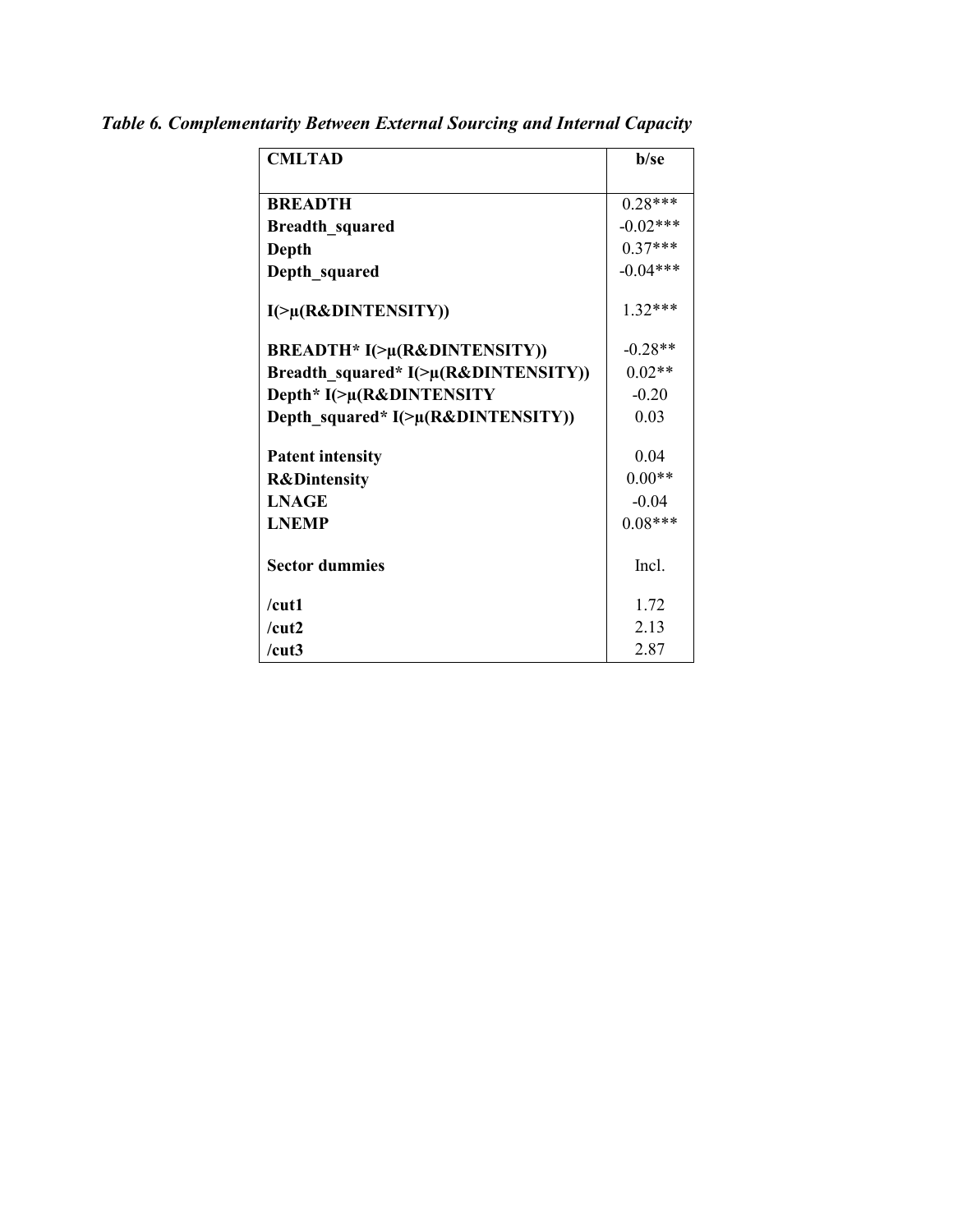



*Figure 4. Complementarity Between External Sourcing and Internal Capacity (DEPTH)*

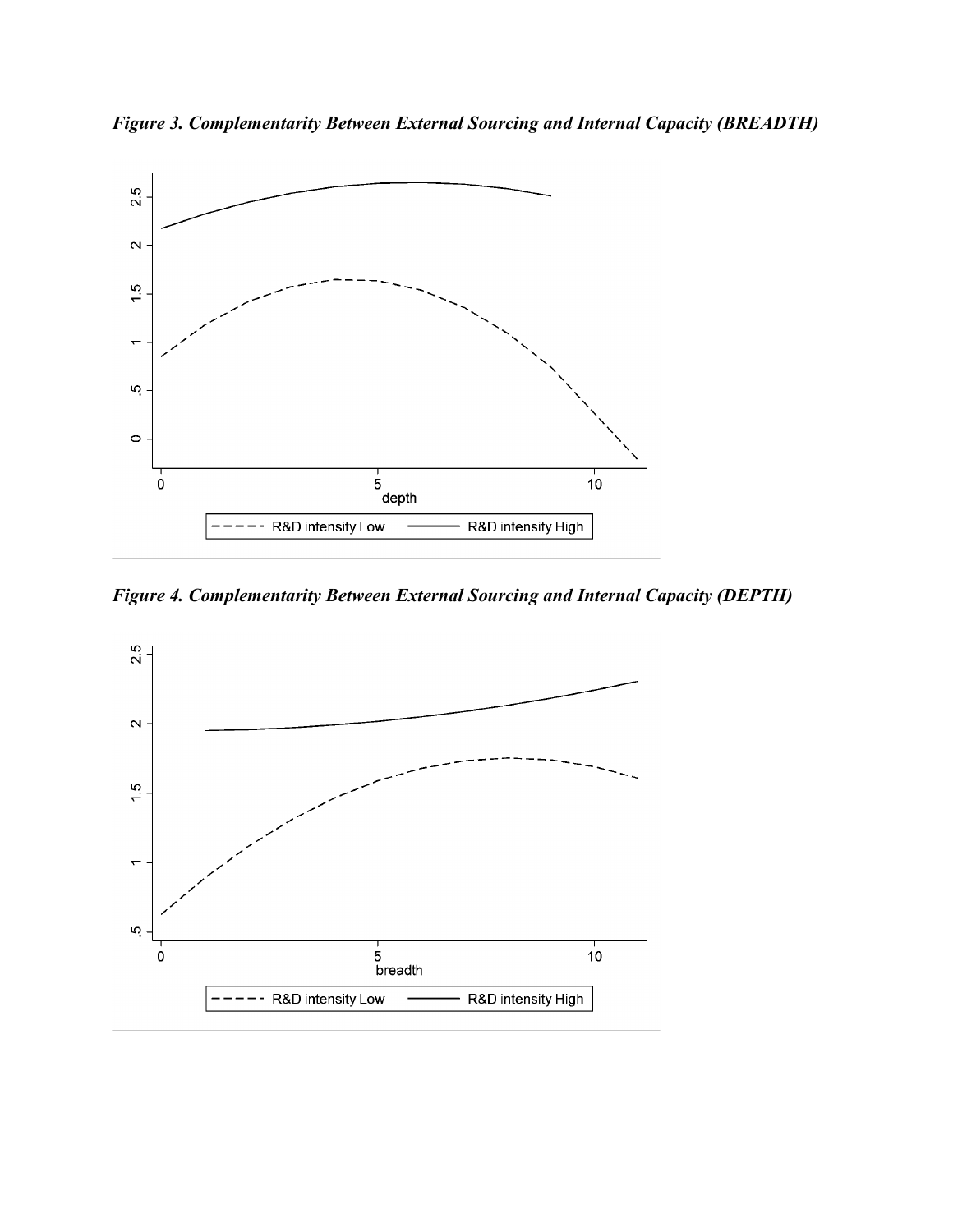|                    |                                                                                                                     |                  | NO               | T-          |
|--------------------|---------------------------------------------------------------------------------------------------------------------|------------------|------------------|-------------|
| <b>VARIABLE</b>    | <b>DESCRIPTION</b>                                                                                                  | <b>NOVELTIES</b> | <b>NOVELTIES</b> | <b>TEST</b> |
| <b>LEADTIME</b>    | 4-point likert indication of how<br>efficient lead-time was with regard to<br>appropriation.                        | 1.31             | 0.85             | ***         |
| <b>BREADTH</b>     | Total number of external information<br>sources used.                                                               | 7.97             | 6.38             | ***         |
| <b>DEPTH</b>       | Total number of external information<br>sources for which the company<br>indicated the maximum importance.          | 2.23             | 1.72             | ***         |
| <b>SUPPLIERS</b>   | Indicates on a 4 point scale how<br>intensively the company used<br>suppliers as a source of information.           | 2.12             | 2.1              |             |
| <b>CLIENTS</b>     | Indicates on a 4 point scale how<br>intensively the company used clients<br>as a source of information.             | 2.05             | 1.40             | ***         |
| <b>COMPETITORS</b> | Indicates on a 4 point scale how<br>intensively the company used<br>competitors as a source of<br>information.      | 1.60             | 1.38             | ***         |
| <b>CONSULTANTS</b> | Indicates on a 4 point scale how<br>intensively the company used<br>consultants as a source of<br>information.      | 1.23             | 0.89             |             |
| <b>SCIENCE</b>     | Indicates on a 4 point scale how<br>intensively the company used<br>science/academia as a source of<br>information. | 1.31             | 0.85             | ***         |

## *Table 7. Descriptive Statistics for Split Sample*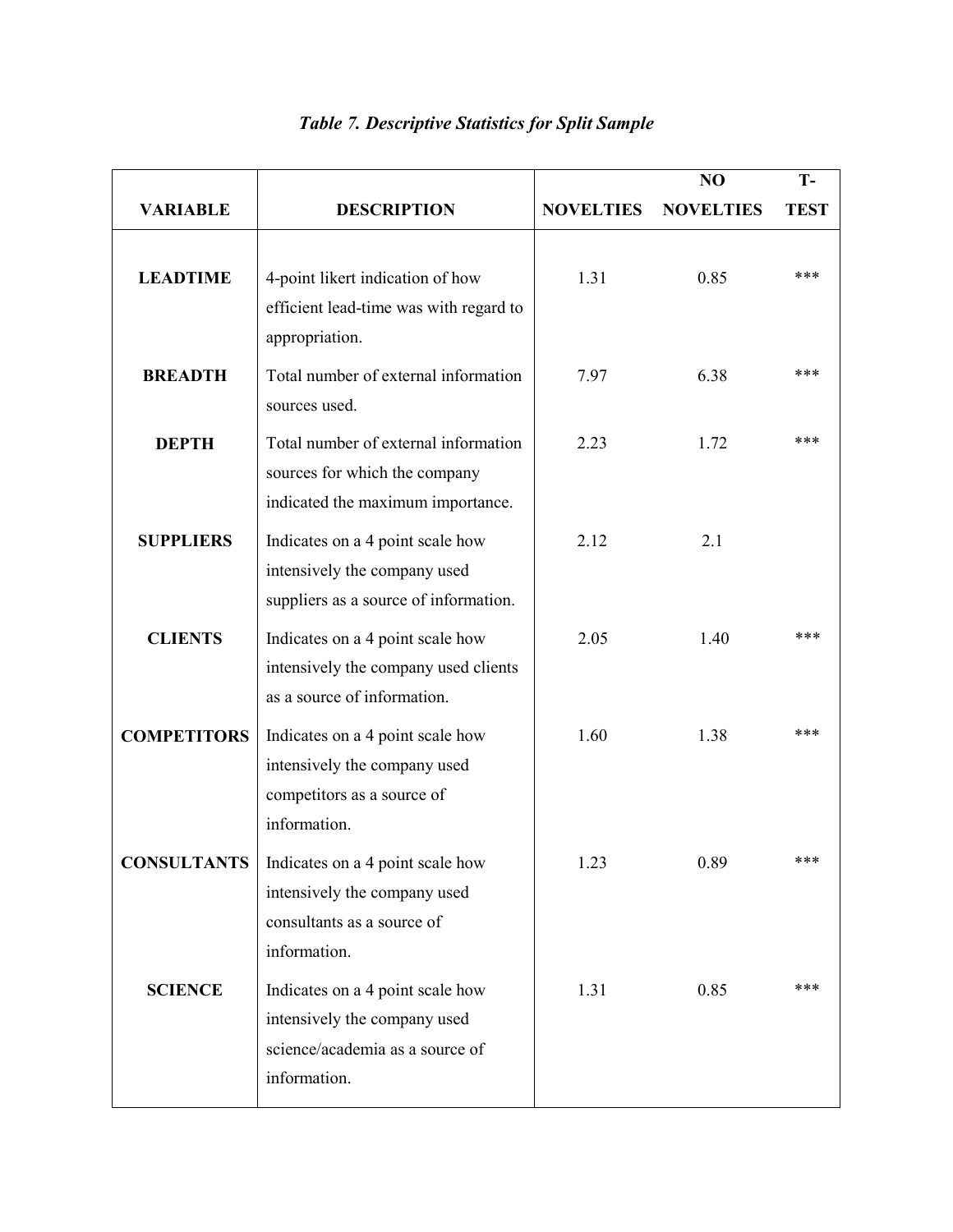| Indicates whether the company<br>realized its innovation without third | 0.31               | 0.37   |    |
|------------------------------------------------------------------------|--------------------|--------|----|
| Depreciated patent stock per<br>employee                               | 0.018              | 0.0078 | ** |
| Natural logarithm of age of the firm                                   | 15                 | 5.08   | ** |
| Natural logarithm of number of<br>employees                            | 26.37              | 26.7   |    |
|                                                                        | party involvement. |        |    |

*(Notes: Significance levels: \*\*\* 1 pct. or less; \*\* less than 5 pct. , \* less than 10 pct.)*